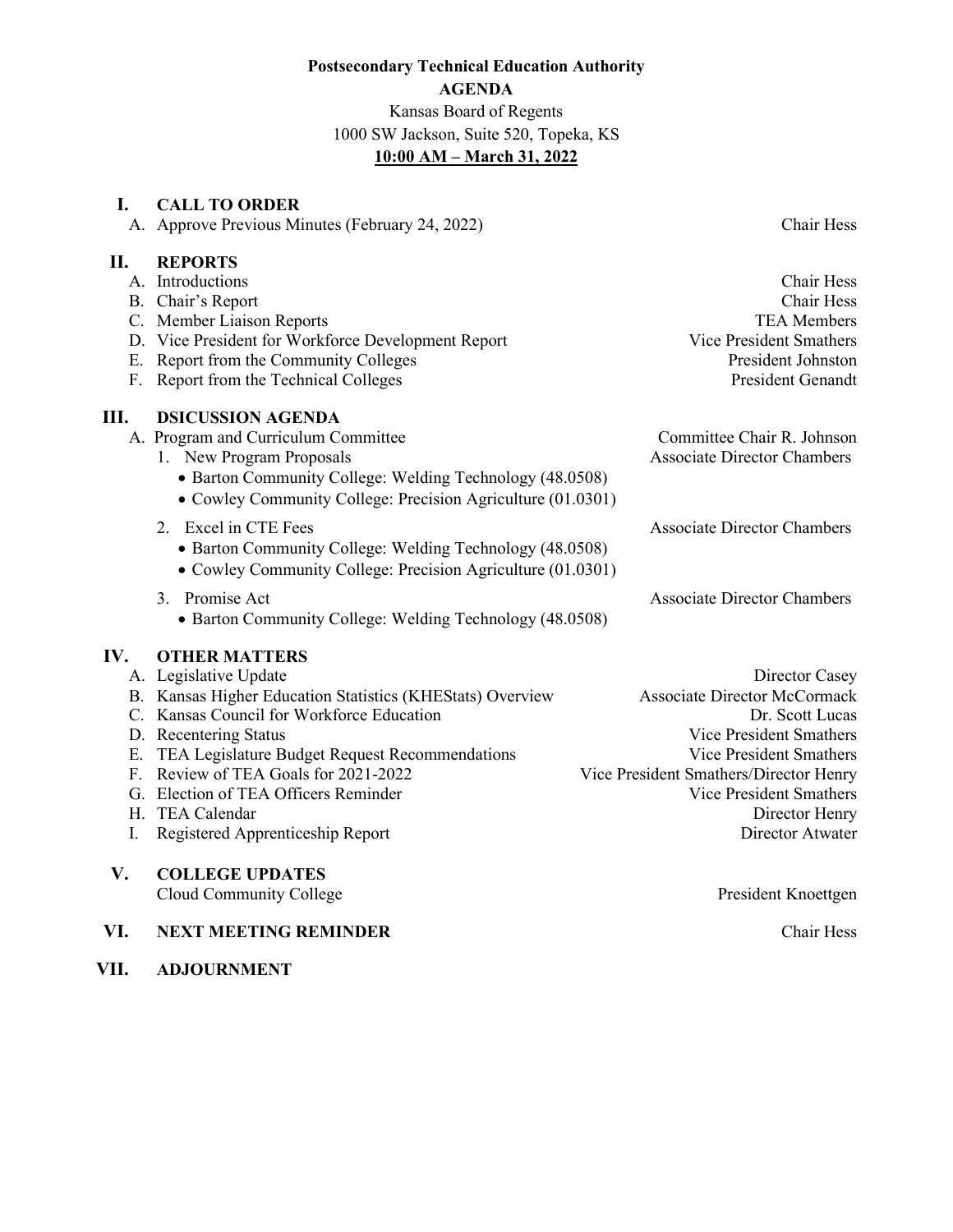## **KANSAS POSTSECONDARY TECHNICAL EDUCATION AUTHORITY MEETING**

A virtual meeting of the Kansas Postsecondary Technical Education Authority (TEA) was held via ZOOM on February 24, 2022.

#### **Members Present**

Jason Cox, Vice Chair Keith Humphrey Debra Mikulka Amber Shultz

#### **Others Present**

Cloud County Community College Fort Scott Community College Manhattan Area Technical College Neosho County Community College Northwest Kansas Technical College Salina Area Technical College

#### **Kansas Board of Regents Staff Present**

Scott Smathers April Henry Sue Grosdidier Vera Brown Eric Tincher Charmine Chambers Hector Martinez

Susanna Lee Elaine Frisbie Lisa Beck Steve Funk Tobias Wood Susan Henry

Tiffany Anderson Eddie Estes Rita Johnson

#### **CALL TO ORDER**

The meeting was called to order by Vice Chair Cox at 10:00 A.M. Vice Chair Cox provided members with virtual meeting guidelines.

Approval of Minutes

Vice Chair Cox called for a motion to approve the minutes from the January 27, 2022 meeting.

**Motion:** Member Anderson moved to approve the minutes of the January 27, 2022 meeting. Following a second by Member Estes, the motion carried.

# **REPORTS**

**Introductions** None.

Chair's Report

Vice Chair Cox shared with members that he was in Singapore all last week at the Singapore Air Show, where he met with some of his customers and others from the United States to talk about workforce challenges, and that, while they all agreed that there's no single solution to the workforce challenges that we're facing, everyone understands and knows that the close alignment and cooperation between the government entities and technical education and businesses is one of the keys to solving this problem.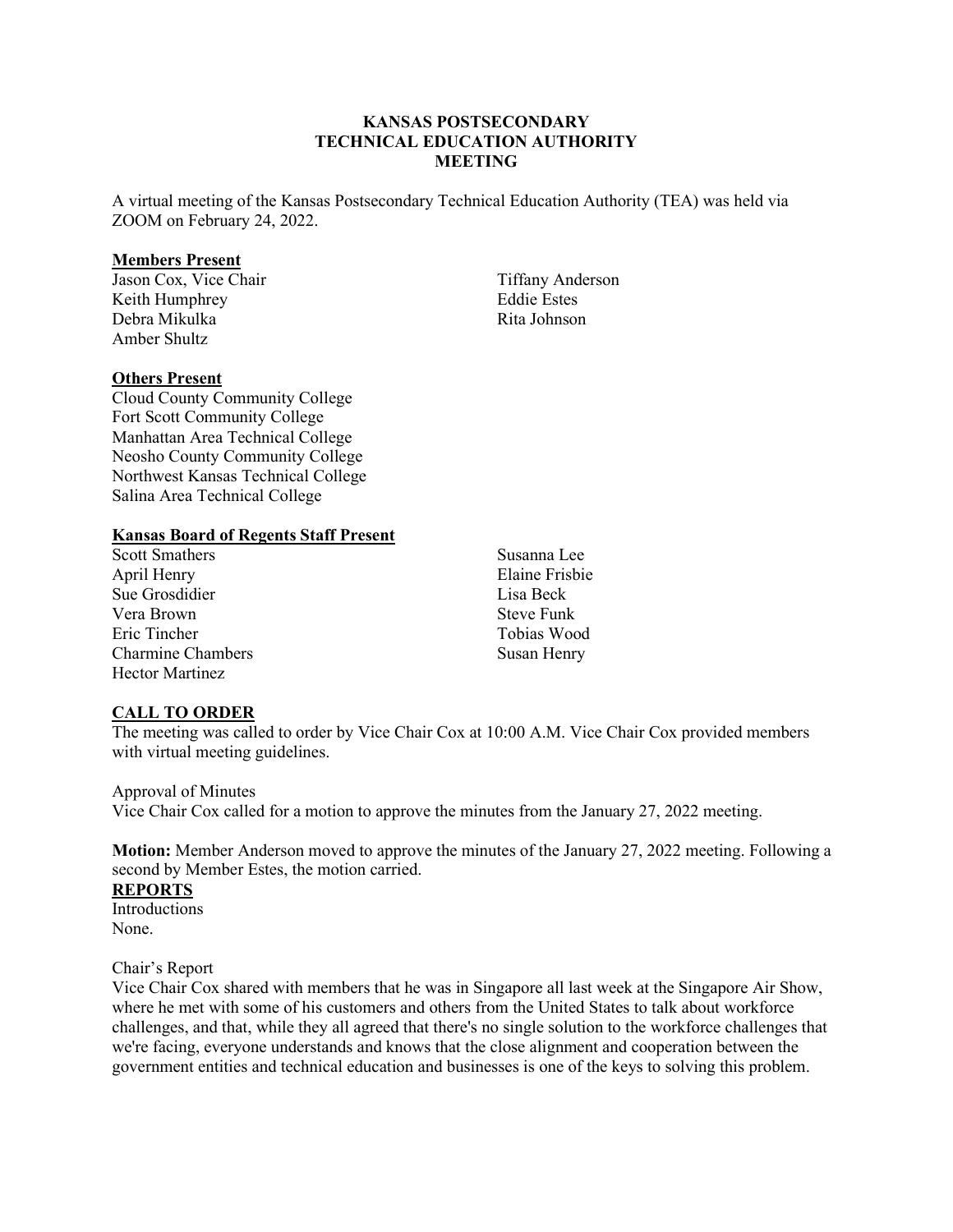# Member Liaison Reports

Vice Chair Cox asked if any TEA members had reports on their activities to share. Member Estes shared that Dodge City Community College will be attending the 3I show on March  $17<sup>th</sup>$ -19<sup>th</sup>, and he feels it is important to have visibility there with the people who attend the show. He reported that on the second day of the show, Kansas workforce One will be present and added that basically, businesses are looking for qualified people to work in their plants. Finding qualified workers has been somewhat of a challenge for many folks so I wanted you to be aware that the Community College will be here 17th and 18th and 19th and that will be our 68th addition of the 3I show. Member Mikulka reported she met with Labette Community College President Watkins, Neosho County Community College President Inbody and Ft Scott Community College President Johnston and is happy to report that things are going well, however they are dealing with some supply chain issues that affects their ongoing construction projects. Member Anderson shared a news article in the meeting chat regarding Topeka's efforts in employing and finding employment for CTE students who have enough credits to graduate, including many who have already obtained an industry credential. She also shared that Topeka Public Schools is benefiting from the State Board of Education changes regarding substitute teacher qualifications, helping with staffing shortages. She expressed excitement that many of these newly available substitute teachers are seasoned CTE industry graduates. She reported that the Commission for Racial Equity and Justice, for which she is the Chair, will be presenting to KBOR with recommendations about how to ensure there is equity and equitable access to colleges for students, and she would be glad to relay an invitation for a similar presentation to the TEA if the group is interested.

# Vice President for Workforce Development Report

Vice Chair Cox called on Vice President Smathers to provide members with a Workforce Development report. Vice President Smathers reported that the KSU Polytechnic Unmanned Aircraft Systems program has been put on hold indefinitely, and it is expected that the new KSU president will review the program and continue discussions with both Cloud Community College and WSU Tech as the opportunity arises. He informed members that Board staff completed collections and year-end results for Adult Education and Carl Perkins federal grants and is now in the process of clarifying some of the information with the Federal government, and staff is also working on the WIOA submission for Title II funds for the adult education programs. Vice President Smathers reported that Board staff continues to work on a number of projects, including the engineering grant goals, Kansas Department of Commerce projects, the Lumina Military Articulation Grant, adult education training, service areas, and The Promise Act. He added that work on The Promise Act continues to require major efforts, working with the Legislature, attending legislative sessions, and answering questions.

Report from the Community Colleges

Vice Chair Cox called upon Fort Scott Community College President Johnston to provide members with a report from the community colleges.

Report from the Technical Colleges

Vice Chair Cox called upon Manhattan Area Technical College President Genandt to provide members with a report from the technical colleges.

# **CONSENT AGENDA**

Program and Curriculum Committee New Program Neosho County Community College: Diagnostic Medical Sonography (51.0910)

Excel in CTE Fees Neosho County Community College: Diagnostic Medical Sonography (51.0910)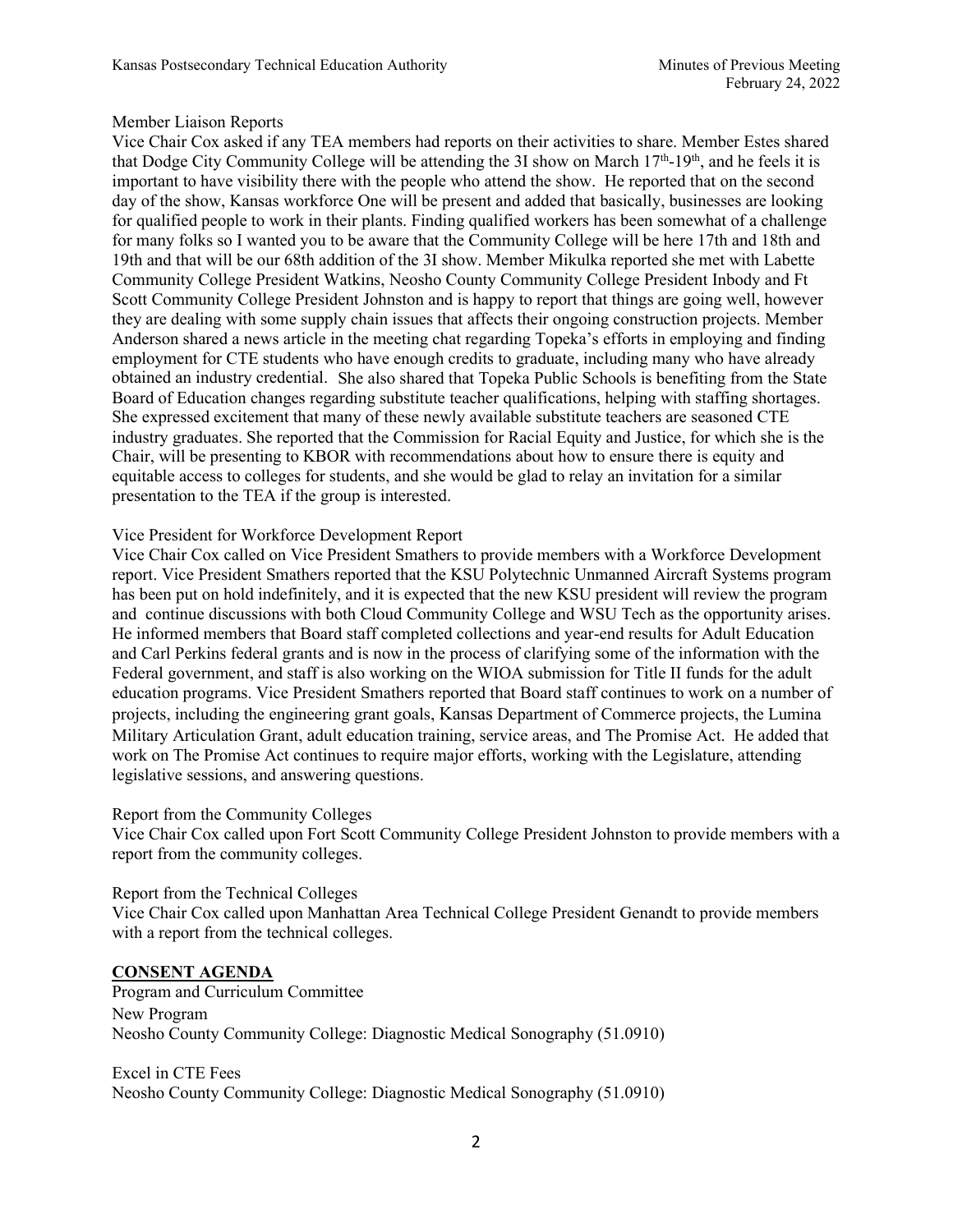Promise Act Northwest Kansas Technical College: EMT (51.0810) Neosho County Community College: Diagnostic Medical Sonography (51.0910)

Vice Chair Cox called for a motion to approve the Consent Agenda items from the Technical Program and Curriculum Committee.

**Motion:** Member R. Johnson moved to approve the Consent Agenda items. Following a second by Member Mikulka, the motion carried unanimously by roll call vote.

# **OTHER MATTERS**

# KTIP Report

Vice Chair Cox called on Associate Director Chambers to present the KTIP Report. Associate Director Chambers directed members to their meeting packet with the academic year 2020 KTIP highlights. She explained that when it comes to looking at KTIP data every year, especially because of the age of the data once it is compiled, it can be difficult to see how the data is useful beyond program reviews and as a tool to identify duplicate programming during program and curriculum committee work. She emphasized added that the data gives a sense of 2019, 2020, and 2021 average wage statewide, average hourly and the average hourly median, and then the average hourly entry level wage and how that's changed over those three years. She explained to members how to interpret the highlights relative to Kansas Department of Labor data, high demand occupations, high wage occupations, competitive wages, and occupational projections, as well as correlation to local and statewide needs assessments. Members expressed their appreciation for the data and its format.

# Carl D. Perkins Report

Vice Chair Cox called on Associate Director Wood to present the Carl D. Perkins report. Associate Director Wood explained that The Strengthening Career and Technical Education for the 21st Century Act (Perkins V) is the primary federal funding source to states for the improvement of secondary and postsecondary career and technical education programs. The purpose of the Act is to develop more fully the academic, career and technical skills of secondary and postsecondary students who elect to enroll in career and technical education programs. Associate Director Wood gave a brief background on Carl D. Perkins and provided a PowerPoint presentation of an overview of Perkins V law and how it impacts the institutions in Kansas. He explained that the reauthorization of the Perkins law combined some language and aligned some definitions with other related federal laws. He gave the background of the Act from 1963 and then reauthorized in 2018 and explained that Perkins V specifically addresses students in special populations, which includes students who had been underserved in the past or who may have substantial education needs. He discussed the goals of the Perkins V Kansas State Plan and discussed the funding provided by the federal government under this Act, CTE participants, CTE concentrator data, comprehensive local needs assessment, performance, and target negotiations. He informed members that this year the Perkins federal appropriation was nearly \$1.2 billion for all states, with just over \$12 million appropriated for Kansas, which is split evenly between secondary and postsecondary CTE Pathways and programs.

# Legislative Update

Vice Chair Cox called on Vice President Frisbie to provide members with a legislative update. Vice President Frisbie gave a brief report to members on the recent and upcoming activities of the Legislature. She informed members that the Legislature wrapped up their work on February 23rd and they will return to Topeka on March 1st, when the committee's will start working on bills and having hearings on items that come to them from the opposite chamber. She reported that a bill making some changes and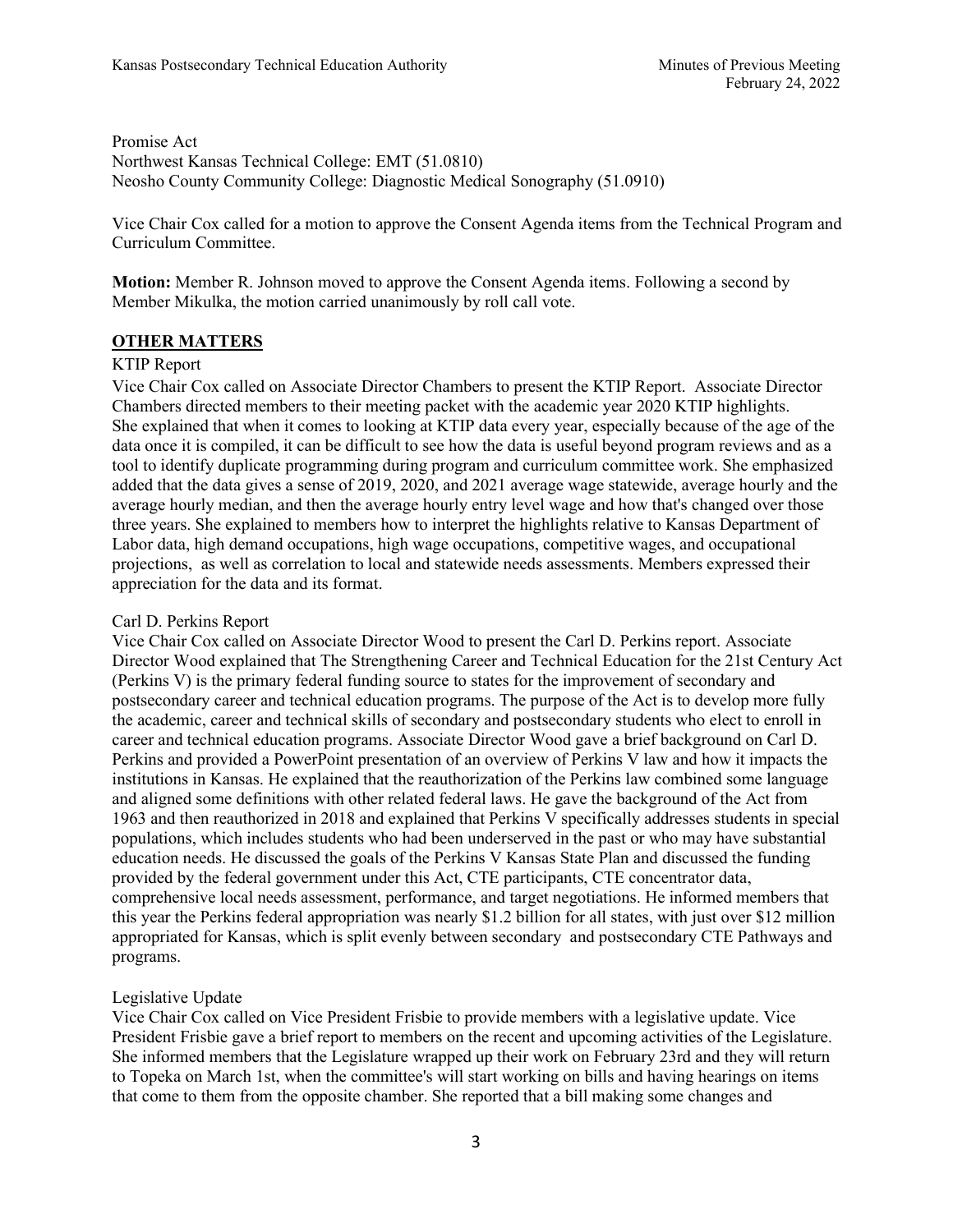improvement to last year's Promise Act legislation has been referred to the Senate, and they've employed a legislative maneuver to send it back to an exempt committee to keep the bill alive if it does not pass the full Senate. She reported on other items of interest, including the budget, which is on track to be \$1.4 billion dollars higher than the revenue estimates for last year, sorting out all of state government expenses and incorporating changes to revenues as they consider tax changes, focus on shrinking the gaps between tiered and non-tiered state aid, focus on fully funding the Excel in CTE program, and provide more state support for capital outlay for the CTE programs equipment and facilities.

# **NEXT MEETING REMINDER**

Vice Chair Cox reminded members that the next regular TEA meeting is scheduled to be in-person at the KBOR offices on March 31, 2022 at 10:00 A.M.

# **ADJOURNMENT**

With no further business, Vic**e** Chair Cox adjourned the meeting at 11:21 A.M.

Respectfully submitted by: Susan Henry, Executive Assistant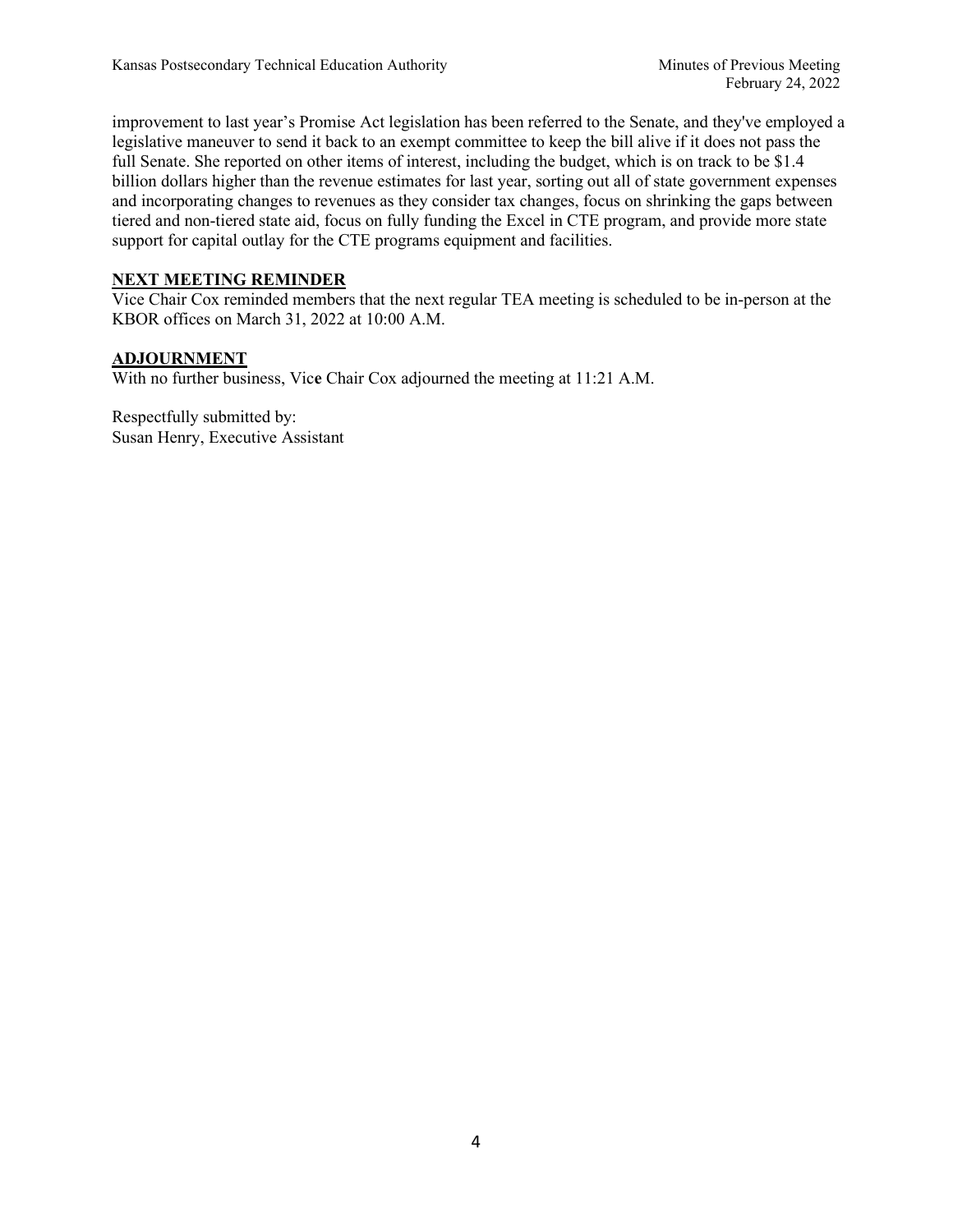# **Act on requests for degree and/or certificate programs submitted from community colleges and technical colleges**

# **Summary**

*The Board office received a request from Barton Community College to offer a Technical Certificate A, Technical Certificate B, and Associate of Applied Science degree in Welding Technology; and from Cowley Community College to offer a Technical Certificate A, Technical Certificate B, and Technical Certificate C in Precision Agriculture.* 

*The program addressed all criteria requested and was subject to the 10-day comment period required by Board policy. The programs have been reviewed by the Program and Curriculum Committee and are brought forth for discussion. 3/31/2022*

# **Background**

Community and technical colleges submit requests for new certificate and degree programs utilizing forms approved by Board staff. Criteria addressed during the application process include, but are not limited to, the following: program description, demand for the program, duplication of existing programs, faculty, costs and funding, and program approval at the institution level.

# **Description of Proposed Programs:**

**Barton Community College (BCC)** requests approval of the followingprogram:

• Welding Technology (48.0508) – Technical Certificate A increase from 16 to 17 credit hours, Technical Certificate B/38 credit hours and an Associate of Applied Science degree/64 credit hours

According to the U.S. Department of Education, CIP Code 48.0508 Welding Technology/Welder is defined as a program that prepares individuals to apply technical knowledge and skills to join or cut metal surfaces. A program should include instruction in arc welding, resistance welding, brazing, soldering, cutting, high-energy beam welding and cutting, solid state welding, ferrous and non-ferrous materials, oxidation-reduction reactions, welding metallurgy, welding processes and heat treating, structural design, safety, and applicable codes and standards.

Cross-walking the proposed CIP Code (48.0508 Welding Technology/Welder) to occupations resulted in two standard occupation classification codes (SOC): 51-4121 Welders, Cutters, Solderers, and Brazers which is defined as an occupation in which one uses hand-welding, flame-cutting, hand-soldering, or brazing equipment to weld or join metal components or to fill holes, indentations, or seams of fabricated metal products, and 51-4122 Welding Soldering, and Brazing Machine Setters, Operators, and Tenders which is an occupation in which one sets up, operates machines or robots that weld, braze, solder, or heat metal products, components, or assemblies.

BCC currently operates a Technical Certificate A (16 credit hours) in Welding Technology. The proposed program would increase the Technical Certificate A to 17 credit hours, add a Technical Certificate B, and add an Associate of Applied Science degree. These changes were at the request of local business and industry, student interest, and the program receiving two grants. No formal accreditation is needed for the program, and BCC plans to continue to utilize the American Welding Society Sense Certifications for the additional exit points.

The Kansas Department of Labor Long-term Occupational Projections for 2018-2028 indicate a statewide change of employment for Welders, Cutters, Solderers, and Brazers (51-4121) of 4.4% with an annual median wage of \$41,220, with high school diploma with moderate on-the-job training as the typical education needed for entry. Annual openings equate to 788 jobs per year. A change of statewide employment for Welding Soldering, and Brazing Machine Setters, Operators, and Tenders (51-4122) of -6.6%, with an annual median wage of \$34,720, with the same typical education needed for entry is indicated for the same timeframe, with annual openings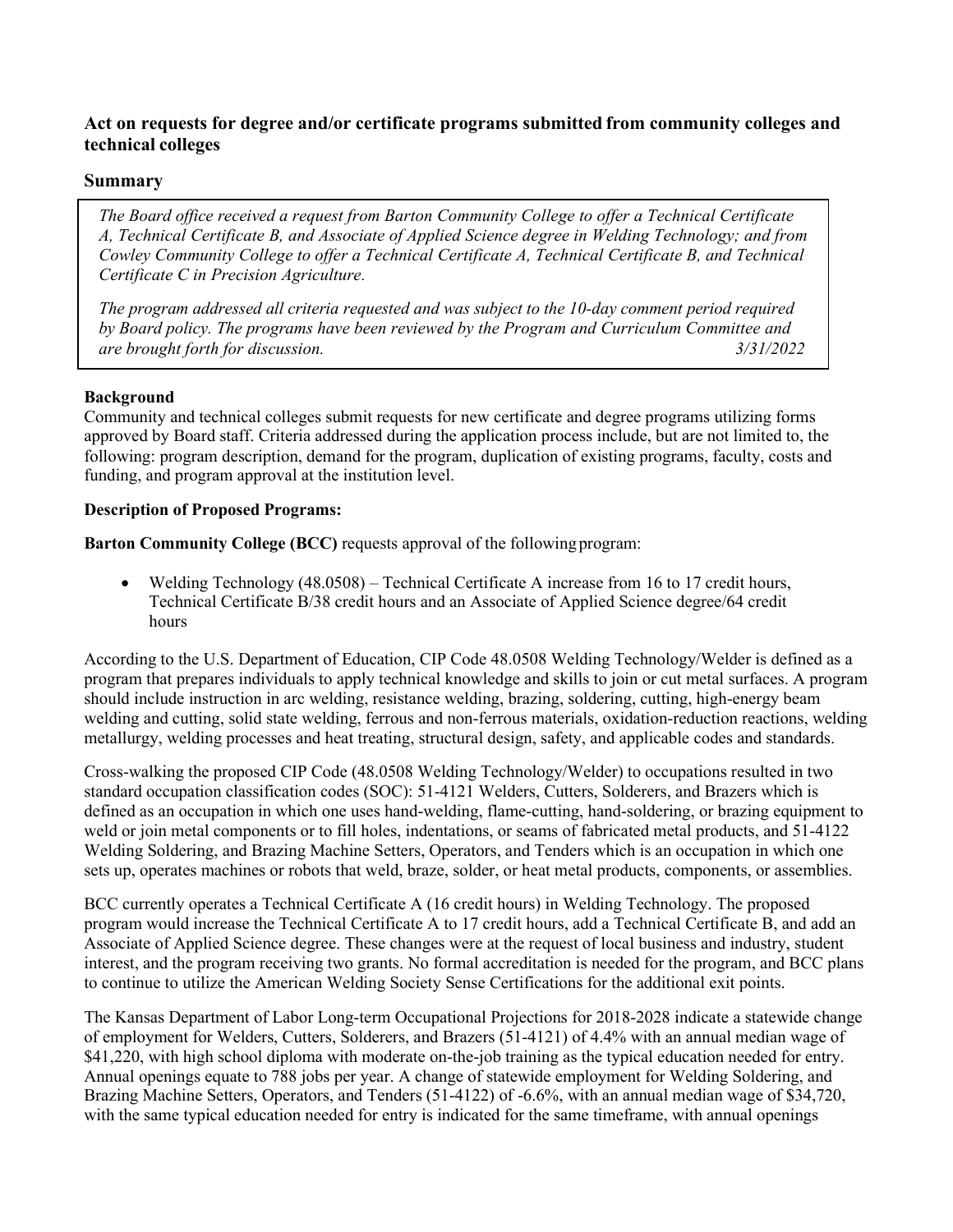equating to 35 jobs per year.

According to the 2022 Perkins Comprehensive Needs Assessment, the Kansas Workforce One Classroom Resource Library [\(https://ksworkforceone.org/resource-library/\)](https://ksworkforceone.org/resource-library/) current classroom demand list indicates a need for Welders, Cutters, Solders and Brazers. O\*Net Online (Onetonline.org) indicates a 5-10% increase in employment demand in the next ten years. The needs assessment labor data indicates Barton's two-year concentrator count was 102 and regional annual openings were 32. Due to BCC currently offering Welding at two correctional facilities, where justice-involved individuals release to larger communities outside of the region and over an extended period of time, there is a perceived gap between concentrator and labor demand numbers.

Emsi-Burning Glass job posting analytics show that from February 2021 to February 2022, roughly 5,331 total postings (822 unique postings) were advertised statewide with a median advertised salary of \$20.12 per hour.

Six letters of support for the proposed program were received from Airgas USA LLC, Hess Services Inc., Matheson Gas, MaiCo Industries, Cashco Inc., and Primus Sterilizer. Supports and commitments for the program include serving on the local advisory committee, donations of supplies, internships, and committing to give highest consideration for employment to program graduates.

Currently, twenty-one institutions offer a similar program. Below is the information from the 2020 K-TIP report indicating the colleges, programs, total number of concentrators, total number of graduates, total number of graduates exiting the higher education system and employed, and average wage of graduates who exited the higher education system and are employed.

| <b>Kansas Training Information Program</b>                            |                                 |                             |                                                          |                                                                          |  |  |
|-----------------------------------------------------------------------|---------------------------------|-----------------------------|----------------------------------------------------------|--------------------------------------------------------------------------|--|--|
| 2020 K-TIP Data for Welding (48.0508)                                 |                                 |                             |                                                          |                                                                          |  |  |
| <b>Institution</b>                                                    | Total #<br><b>Concentrators</b> | Total #<br><b>Graduates</b> | <b>Total # Graduates</b><br><b>Exited &amp; Employed</b> | <b>Average Wage:</b><br><b>Graduates Exited &amp;</b><br><b>Employed</b> |  |  |
| <b>Barton Community College</b>                                       | 105                             | 94                          | 75                                                       | \$19,879                                                                 |  |  |
| <b>Butler Community College</b>                                       | 23                              | 10                          | 10                                                       | \$32,830                                                                 |  |  |
| Coffeyville Community College                                         | 56                              | 15                          | 12                                                       | \$32,507                                                                 |  |  |
| Cowley Community College                                              | 57                              | 24                          | 22                                                       | \$31,778                                                                 |  |  |
| Dodge City Community College                                          | 20                              | $\ast$                      | $\ast$                                                   | $\ast$                                                                   |  |  |
| Flint Hills Technical College                                         | 56                              | 24                          | 19                                                       | \$28,782                                                                 |  |  |
| Fort Scott Community College                                          | 77                              | 30                          | 12                                                       | \$23,064                                                                 |  |  |
| Garden City Community College                                         | 26                              | 20                          | 15                                                       | \$35,992                                                                 |  |  |
| <b>Highland Community College</b>                                     | 56                              | 33                          | 29                                                       | \$29,446                                                                 |  |  |
| Hutchinson Community College                                          | 65                              | 24                          | 17                                                       | \$31,998                                                                 |  |  |
| Johnson County Community College                                      | 80                              | 17                          | 16                                                       | \$41,875                                                                 |  |  |
| Kansas City Kansas Community<br>College                               | 65                              | 23                          | 11                                                       | \$30,849                                                                 |  |  |
| Labette Community College                                             | 19                              | 5                           | $\ast$                                                   | $\ast$                                                                   |  |  |
| Manhattan Area Technical College                                      | 34                              | 32                          | 25                                                       | \$28,335                                                                 |  |  |
| Neosho County Community College                                       | 95                              | 60                          | 27                                                       | \$26,937                                                                 |  |  |
| North Central Kansas Technical<br>College                             | 29                              | 22                          | 16                                                       | \$42,238                                                                 |  |  |
| Northwest Kansas Technical College                                    | 36                              | 34                          | 18                                                       | \$27,086                                                                 |  |  |
| Salina Area Technical College                                         | 36                              | 28                          | 20                                                       | \$33,131                                                                 |  |  |
| Seward County Community College                                       | 9                               | $\ast$                      | $\ast$                                                   | $\ast$                                                                   |  |  |
| Washburn Institute of Technology                                      | 161                             | 114                         | 56                                                       | \$27,492                                                                 |  |  |
| Wichita State University Campus of<br>Applied Sciences and Technology | 109                             | 27                          | 21                                                       | \$29,390                                                                 |  |  |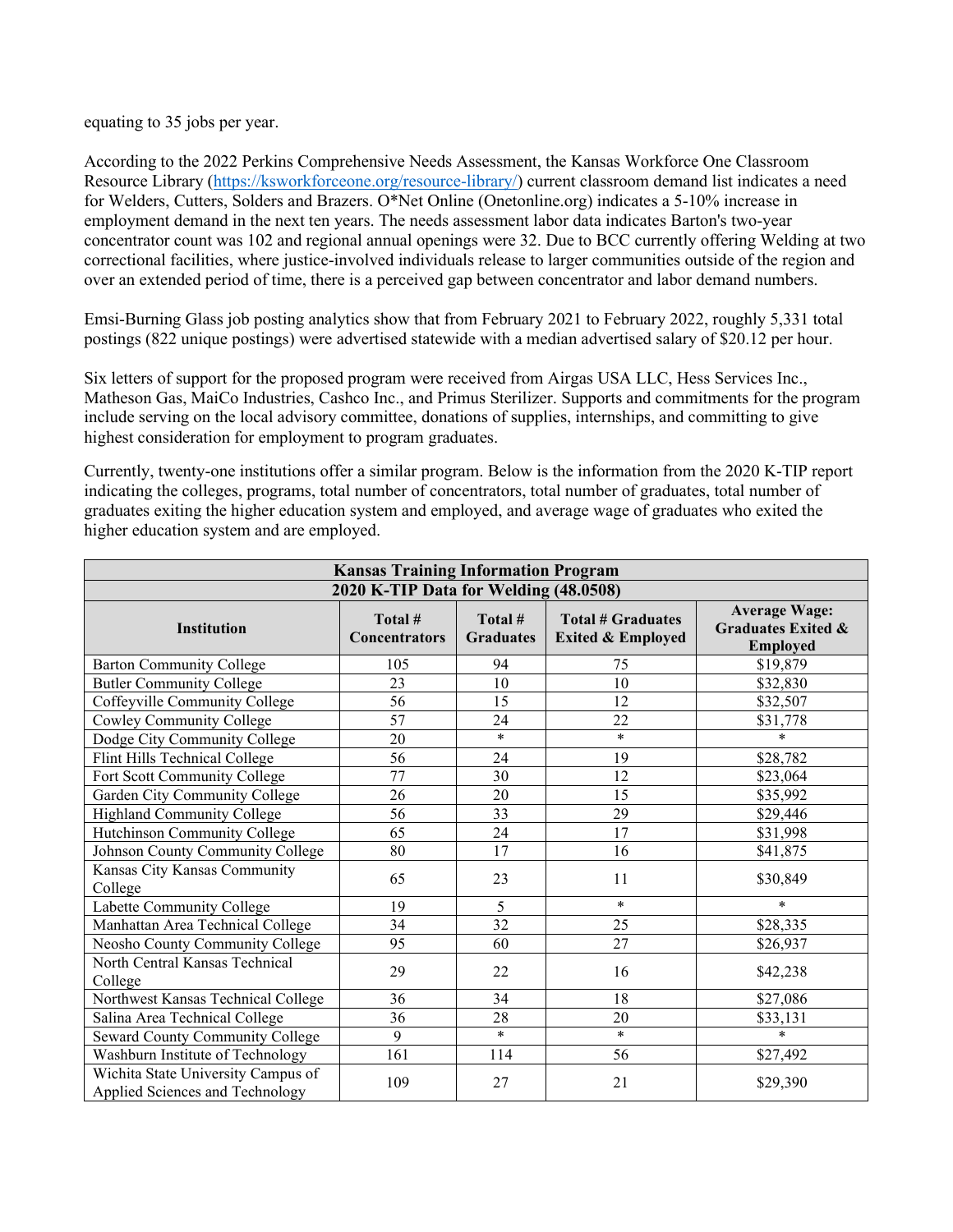BCC indicated that they did not reach out to other colleges to seek input and advice regarding the program, stating that the college feels collaborations will be easier to establish once the expanded program has been implemented. However, BCC participated in and supported the Welding alignment activities in 2020, so students who attend Barton's Welding program should have no issues in transferring credits to other aligned programs.

The college plans to begin the proposed Welding program in the fall of 2022. The college estimates the initial cost of the proposed program at approximately \$312,068 (\$116,130 salaries, \$90,938 equipment, \$100,000 physical facilities, \$4,000 instructional supplies, and \$1,000 tools). All startup costs associated with the program will be funded through a JIIST Grant (and matching funds) received by BCC, student fees, and the general fund for the college. Program costs beyond year one will be funded through institution general funds, and student tuition/fees. Mary Foley, the Executive Director of Workforce Training and Economic Development will assume responsibility for the proposed program.

The proposed program was subject to the 10-day comment period from February 28, 2022, to March 11, 2022, during which no formal comments were received.

# **Recommendation**

The new program request submitted by Barton Community College to increase the existing Technical Certificate A to 17 credit hours and adding a Technical Certificate B at 38 credit hours and an Associate of Applied Science degree at 64 credit hours in Welding has been reviewed by the Program and Curriculum Committee and is brought forth for discussion.

**Cowley Community College (CCC)** requests approval of the followingprogram:

• Precision Agriculture (01.0301) – Technical Certificate A/18 credit hours, Technical Certificate B/34 credit hours, Technical Certificate C/50 credit hours, and an Associate of Applied Science degree/65 credit hours

According to the U.S. Department of Education, CIP Code 01.0301 Agricultural Production Operations, General is defined as a program that focuses on the general planning, economics, and use of facilities, natural resources, equipment, labor, and capital to produce plant and animal products, and that may prepare individuals for work in farming, ranching, and agribusiness.

Cross walking the proposed CIP Code (01.0301 Agricultural Production Operations, General) to occupations resulted in one standard occupation classification code (SOC), 11-9013 Farmers, Ranchers, and Other Agricultural Managers. This occupation is defined as one who plans, directs, or coordinates the management or operation of farms, ranches, greenhouses, aquacultural operations, nurseries, timber tracts, or other agricultural establishments. May hire, train, and supervise farm workers or contract for services to carry out the day-to-day activities of the managed operation. CCC indicated on the program application a SOC of 19-4012 however; the CIP code of 01.0301 matches the SOC code of 11-9013. For this reason, only the occupation that crosswalks to the proposed CIP code is referenced here.

The Precision Agriculture AAS Degree idea was brought to the Agriculture Advisory Board in the Spring of 2019. The Advisory board visited with area farmers and area Cooperatives about the need for such a program in the area of Southcentral Kansas. The concept was well received as the area is experiencing a shortage of individuals that have the capability running precision machinery and making any adjustment or aid in the installation of such equipment. Survey results of high school students in the service area indicated agriculture as the second highest need for the area of interest. No formal accreditation is needed for the program.

The Kansas Department of Labor Long-term Occupation Projections 2018-2028 indicate a statewide change of employment for Farmers, Ranchers, and other Agricultural Managers (11-9013) of 8.5%, with high school diploma and five years or more work experience in a related occupation as the typical education needed for entry. Annual openings equate to 944 jobs per year. The annual median wage is not available.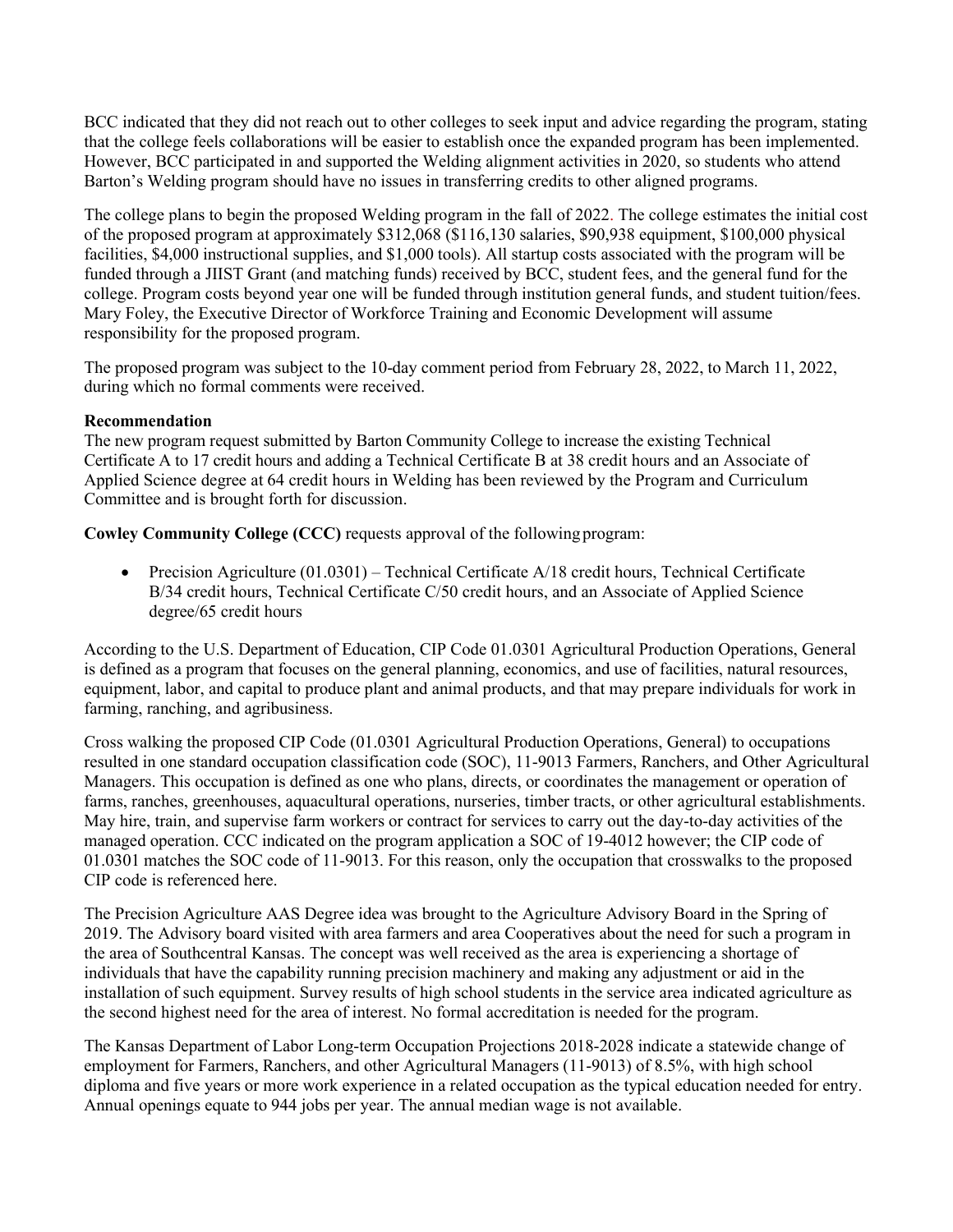According to the most recent Perkins Comprehensive Local Needs Assessment, Precision Agriculture had 944 annual openings with an average wage of \$61.061, (mean annual wage from 2021 Kansas Wage Survey) indicating that the demand is strong for this program.

Emsi-Burning Glass job posting analytics show that from February 2021 to February 2022, roughly 934 total postings (77 unique postings) were advertised statewide with a median advertised salary of \$20.00 per hour.

Seven letters of support for the proposed program were received from the Sumner County Farm Bureau, South Central Precision Ag LLC, KSU Research and Extension, Southern Kansas Cotton Growers Cooperative, Inc., Schmidt & Sons, Slack Farms, and Two Rivers Co-op. Supports and commitments for the program include general support for the program, providing tours, workshops, guest lectures, internships, and committing to give highest consideration for employment to program graduates.

Currently, five institutions offer a similar program based on CIP and program title designated by the institution. Below is the information from the 2020 K-TIP report indicating the colleges, programs, total number of concentrators, total number of graduates, total number of graduates exiting the higher education system and employed, and average wage of graduates who exited the higher education system and are employed.

|             | <b>Kansas Training Information Program</b>                                            |                                              |                                 |                             |                                                                       |                                                                                |  |  |
|-------------|---------------------------------------------------------------------------------------|----------------------------------------------|---------------------------------|-----------------------------|-----------------------------------------------------------------------|--------------------------------------------------------------------------------|--|--|
|             | 2020 K-TIP Data for Precision Agriculture (01.0301 and 01.0308)                       |                                              |                                 |                             |                                                                       |                                                                                |  |  |
| CIP<br>Code | <b>Program Name</b>                                                                   | <b>Institution</b>                           | Total #<br><b>Concentrators</b> | Total #<br><b>Graduates</b> | Total #<br><b>Graduates</b><br><b>Exited &amp;</b><br><b>Employed</b> | Average<br>Wage:<br><b>Graduates</b><br><b>Exited &amp;</b><br><b>Employed</b> |  |  |
| 01.0301     | <b>Agricultural Production</b><br>Operations, General                                 | Cloud County<br><b>Community College</b>     | 16                              | 14                          | $\ast$                                                                | $\ast$                                                                         |  |  |
|             | <b>Agricultural Production</b><br>Operations, General                                 | Garden City<br><b>Community College</b>      | 7                               | 5                           | $\ast$                                                                | $\ast$                                                                         |  |  |
| 01.0308     | Agroecology and<br>Sustainable Agriculture<br>("Precision Agriculture")               | Highland<br>Community College                | 19                              | 8                           | $\ast$                                                                | $\ast$                                                                         |  |  |
|             | Agroecology and<br>Sustainable Agriculture                                            | Johnson County<br><b>Community College</b>   | 9                               | 5                           | $\ast$                                                                | $\ast$                                                                         |  |  |
|             | Agroecology and<br>Sustainable Agriculture<br>("Precision Agriculture<br>Technology") | Northwest Kansas<br><b>Technical College</b> | 32                              | 27                          | 11                                                                    | \$27,769                                                                       |  |  |

CCC indicated that they did not reach out to the other colleges to seek input and advice regarding the program. A few minor questions were asked, but the mainstay of the program was designed to directly affect the service area of Southcentral Kansas. The service areas of the above schools have slightly different farming situations that play into their decision-making. The Ag department spent more time working with the farmers and precision ag providers in the area to design the program to fit to the needs of Southcentral Kansas.

The college plans to begin the proposed Precision Agriculture program in the fall of 2022. The college estimates the initial cost of the proposed program at approximately \$76,500 (\$72,000 salaries, \$1,500 equipment, \$1,500 instructional supplies, and \$1,500 tools). Additionally, \$20,000 in technology/software is being donated through the Cowley Foundation (not included in total initial cost). All startup costs associated with the program will be funded through institutional general funds. Program costs beyond year one will be funded through grants and donations, and institution general funds. Buddy Curry, the Department Chair CTE/Director of Agriculture, will assume responsibility for the proposed program.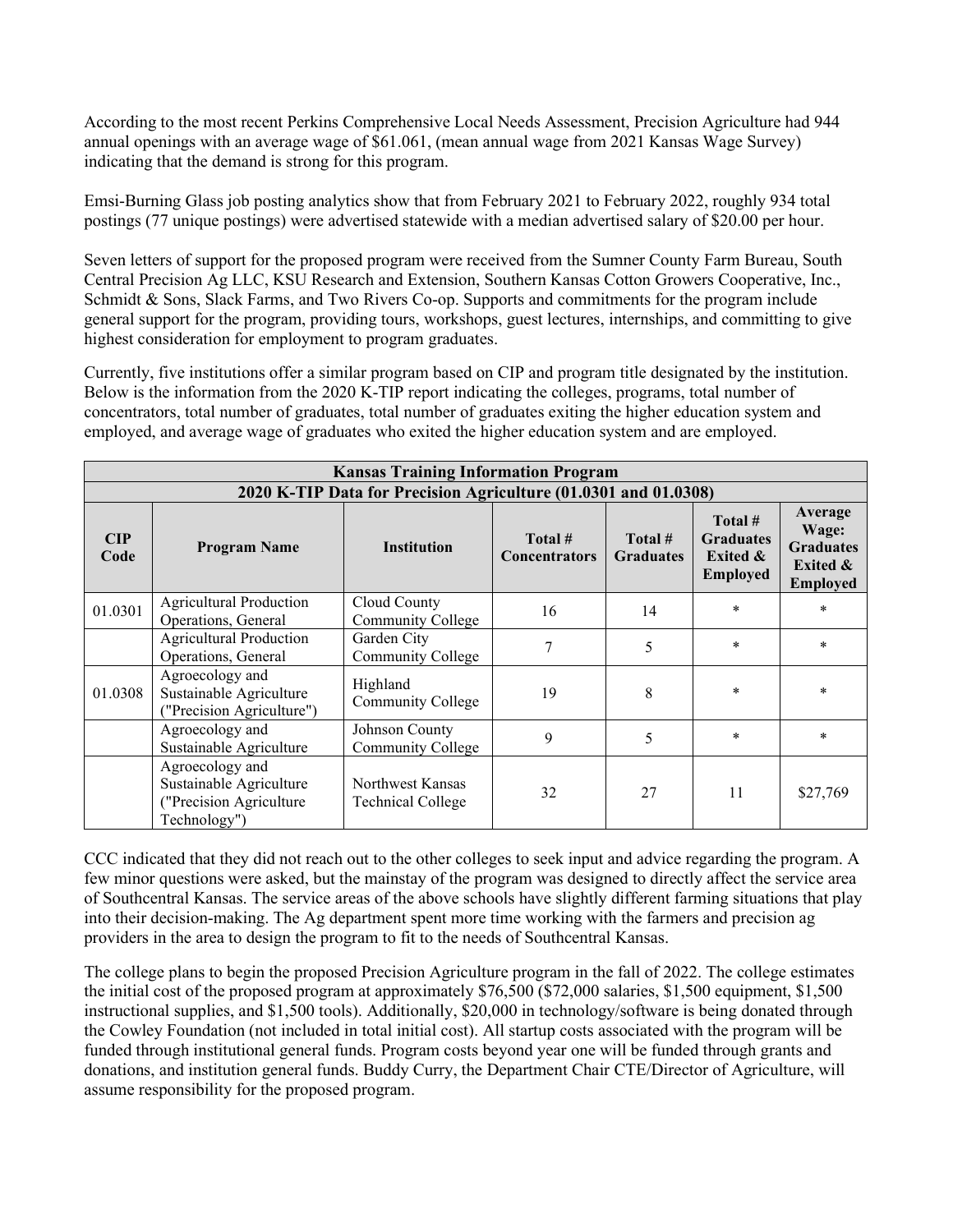The proposed program was subject to the 10-day comment period from February 28, 2022, to March 11, 2022 during which no formal comments were received.

## **Recommendation**

The new program request submitted by Cowley Community College for a Technical Certificate A at 18 credit hours, Technical Certificate B at 34 credit hours, Technical Certificate C at 50 credit hours, and an Associate of Applied Science degree at 65 credit hours has been reviewed by the Program and Curriculum Committee and is brought forth for discussion.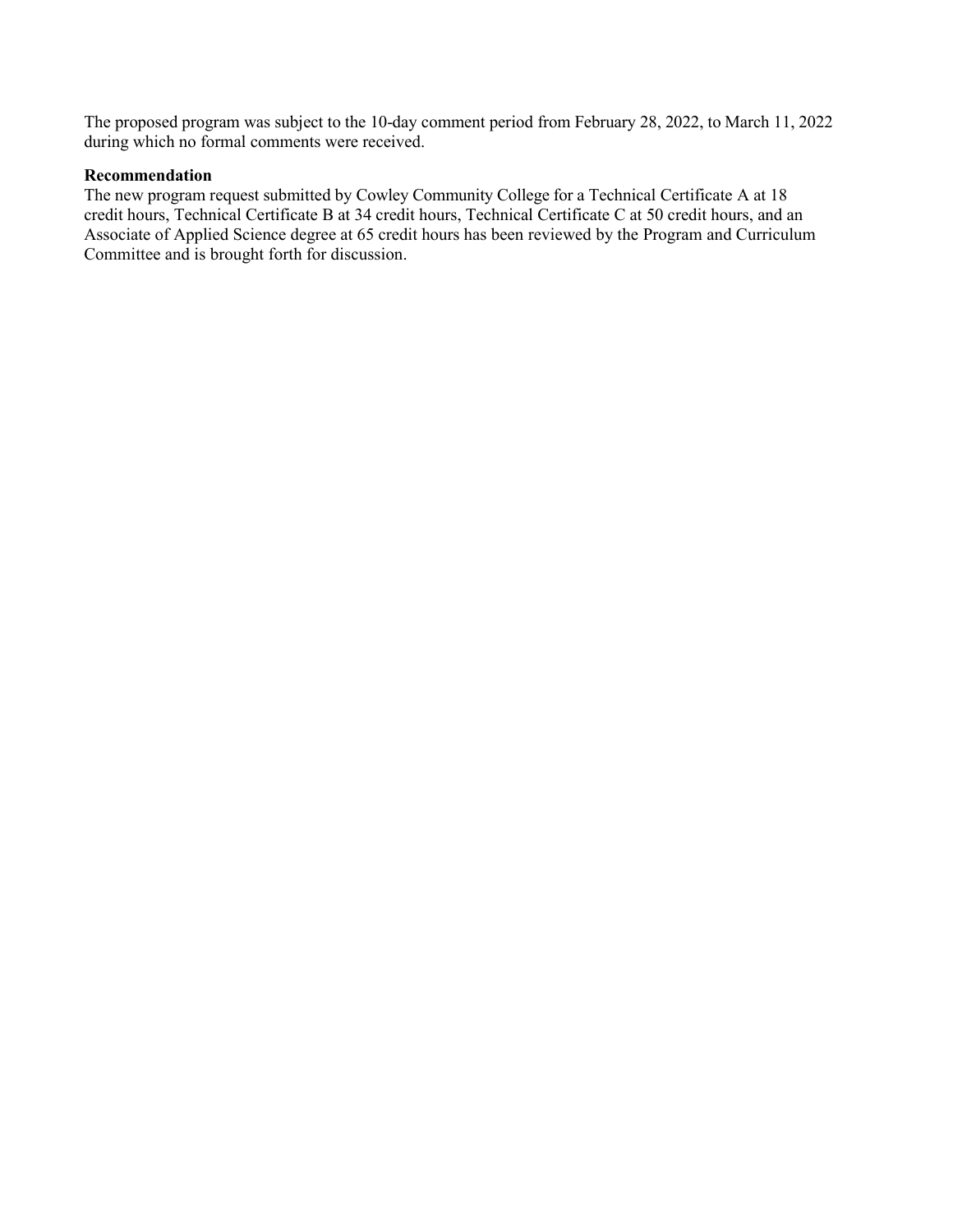# **Excel in Career Technical Education (CTE) Fees**

## **Summary**

*Per statute (K.S.A. 72-3810), the Kansas Board of Regents shall establish general guidelines for tuition and fee schedules in career technical education courses and programs. The Excel in CTE tuition and fee schedule of every technical education program shall be subject to annual approval.* 

# **Background**

# K.S.A 72-3810 states:

"All tuition and fees charged for career technical education by any board shall be in such amounts as are authorized by rules and regulations adopted by the state board which shall establish general guidelines for tuition and fee schedules in career technical education courses and programs. The particular tuition and fee schedule of every career technical education program shall be subject to annual approval of the state board. A current complete schedule of tuition and fees for each career technical education course and program of each board as approved by the state board shall be maintained on file in the office of the state board and shall be open for public inspection at any reasonable time."

"Fees means those charges assessed against a student by a community college, technical college or the institute of technology for student services, such as health clinics, athletic activities and technology services, or for books, supplies or other materials necessary for a particular course or program, the expense of which is not covered by tuition."

"Tuition means those charges assessed against a student by a community college, technical college or the institute of technology on a per credit hour, per course or per term basis, and that are charged to cover the general expense of providing instructional services."

As per the Postsecondary Technical Education Authority's (TEA) request, on Thursday, December 19, 2019, representatives from community colleges, technical colleges, and Board staff met to set guidelines for fees associated with Excel in CTE courses and programs. As a result of this meeting, agreed upon allowable fees include items/services students take with them and industry-specific fees required for entrance/acceptance into the program.

#### Allowable fees include:

- Uniforms
- Personal protective equipment
- Background checks
- Fingerprints
- Drug tests
- E-subscriptions/E-books
- Textbooks
- Certification tests
- Liability insurance (example: student malpractice)
- Graduation fees (if applicable)
- Transcript fees (if applicable)
- Tools

Non-tiered courses - per statute (K.S.A. 71-1802) a technical program is defined as a "program of study comprised of a sequence of tiered technical courses and non-tiered courses, which is identified by the state board as a technical program for funding purposes." For this reason, students enrolled in technical programs may take non-tiered courses and are responsible for all associated tuition and fees.

# **Recommendation**

The Excel in CTE fees below have been reviewed by the Program and Curriculum Committee and are brought forth for discussion:

- Barton Community College: Welding Technology Excel in CTE fees total \$300. Fees are for tools, and personal protective equipment (welding helmet and jacket).
- Cowley Community College: Precision Agriculture Excel in CTE fees total \$1,603. Fees are for textbooks and an industry certification.

#### Unallowable fees include:

- Student fees (general)
- Technology fees
- Health fees
- Consumables
- Any other fee not on the allowable list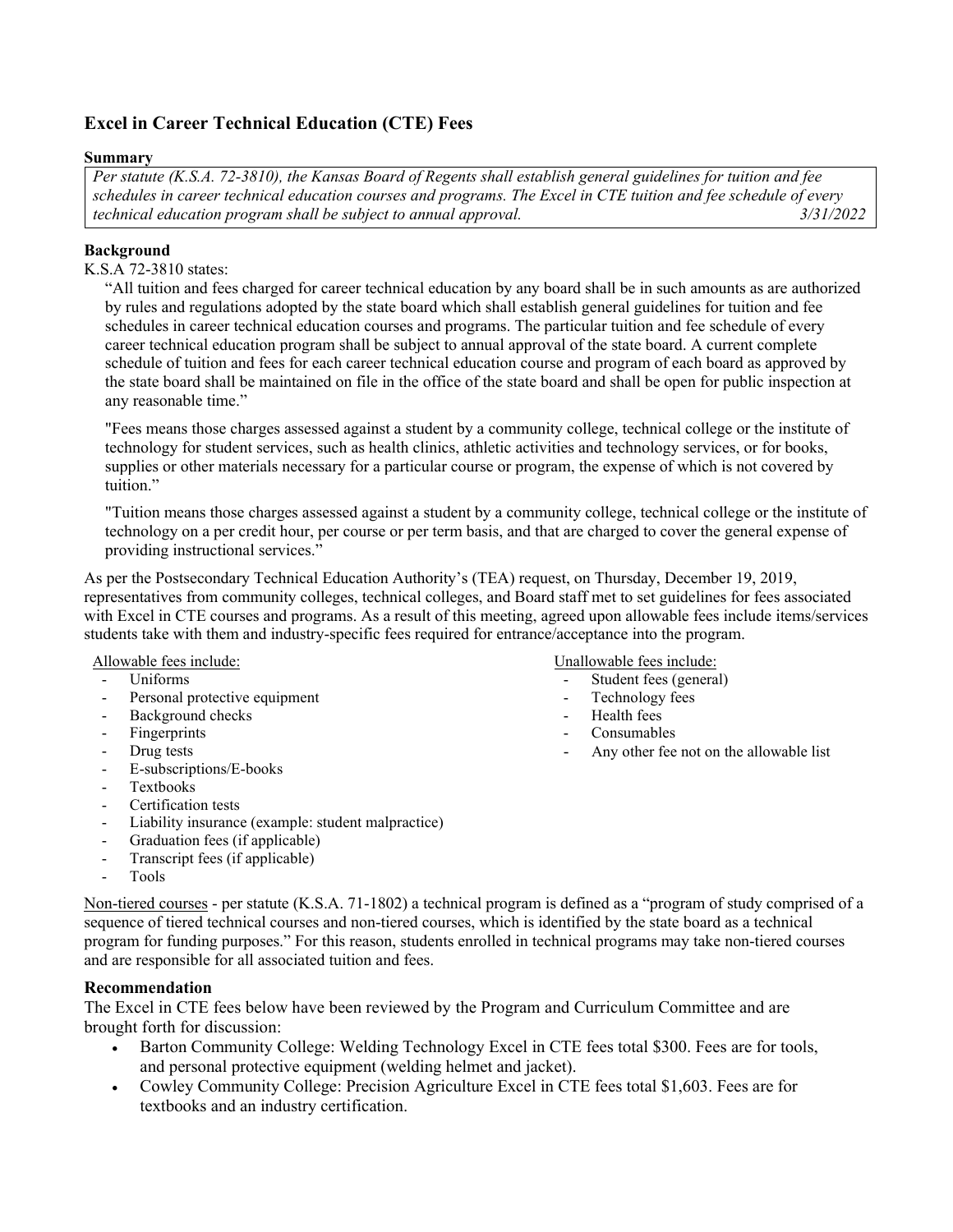*Per statute (K.S.A. 72-3810), the Kansas Board of Regents shall establish general guidelines for tuition and fee schedules in career technical education courses and programs. The Excel in CTE tuition and fee schedule of every technical education program shall be subject to annual approval.* 

*Please include all costs charged to high school students for the proposed new program.* 

| <b>Institution Name:</b> | <b>Barton Community College</b> |
|--------------------------|---------------------------------|
| <b>Program Title:</b>    | Welding                         |
| <b>Program CIP Code:</b> | 148.0508                        |

| Please list all fees associated with this program:    |                                                                             |        |  |  |
|-------------------------------------------------------|-----------------------------------------------------------------------------|--------|--|--|
| Only list costs the institution is charging students. |                                                                             |        |  |  |
| <b>Short Description</b><br>Fee<br><b>Amount</b>      |                                                                             |        |  |  |
|                                                       | Students will be asked to purchase basic tools, welding helmet, and welding |        |  |  |
|                                                       | jacket to use in class. Students will retain ownership of these tools after |        |  |  |
| <b>Tool Kit</b>                                       | completion of the program.                                                  | 300.00 |  |  |
|                                                       |                                                                             |        |  |  |

| Please list all courses within the program and any fees associated to those courses: |                                                                                  |  |  |  |  |
|--------------------------------------------------------------------------------------|----------------------------------------------------------------------------------|--|--|--|--|
|                                                                                      | Only list costs the institution is charging students. Do not duplicate expenses. |  |  |  |  |
| <b>Short Description</b><br><b>Course ID</b><br><b>Amount</b>                        |                                                                                  |  |  |  |  |
|                                                                                      |                                                                                  |  |  |  |  |
|                                                                                      |                                                                                  |  |  |  |  |

| Please list items the student will need to purchase on their own for this program: |                                                                                                                     |                  |       |  |  |
|------------------------------------------------------------------------------------|---------------------------------------------------------------------------------------------------------------------|------------------|-------|--|--|
|                                                                                    | Institution is not charging students these costs, rather students are expected to have these items for the program. |                  |       |  |  |
|                                                                                    |                                                                                                                     | <b>Estimated</b> |       |  |  |
| <b>Item</b>                                                                        | <b>Short Description</b>                                                                                            | <b>Amount</b>    |       |  |  |
| <b>Textbooks</b>                                                                   | <b>Required Textbooks</b>                                                                                           |                  | 50.00 |  |  |
|                                                                                    |                                                                                                                     |                  |       |  |  |
|                                                                                    |                                                                                                                     |                  |       |  |  |
|                                                                                    |                                                                                                                     |                  |       |  |  |

 $\text{Total}$   $\text{\$ 300.00}$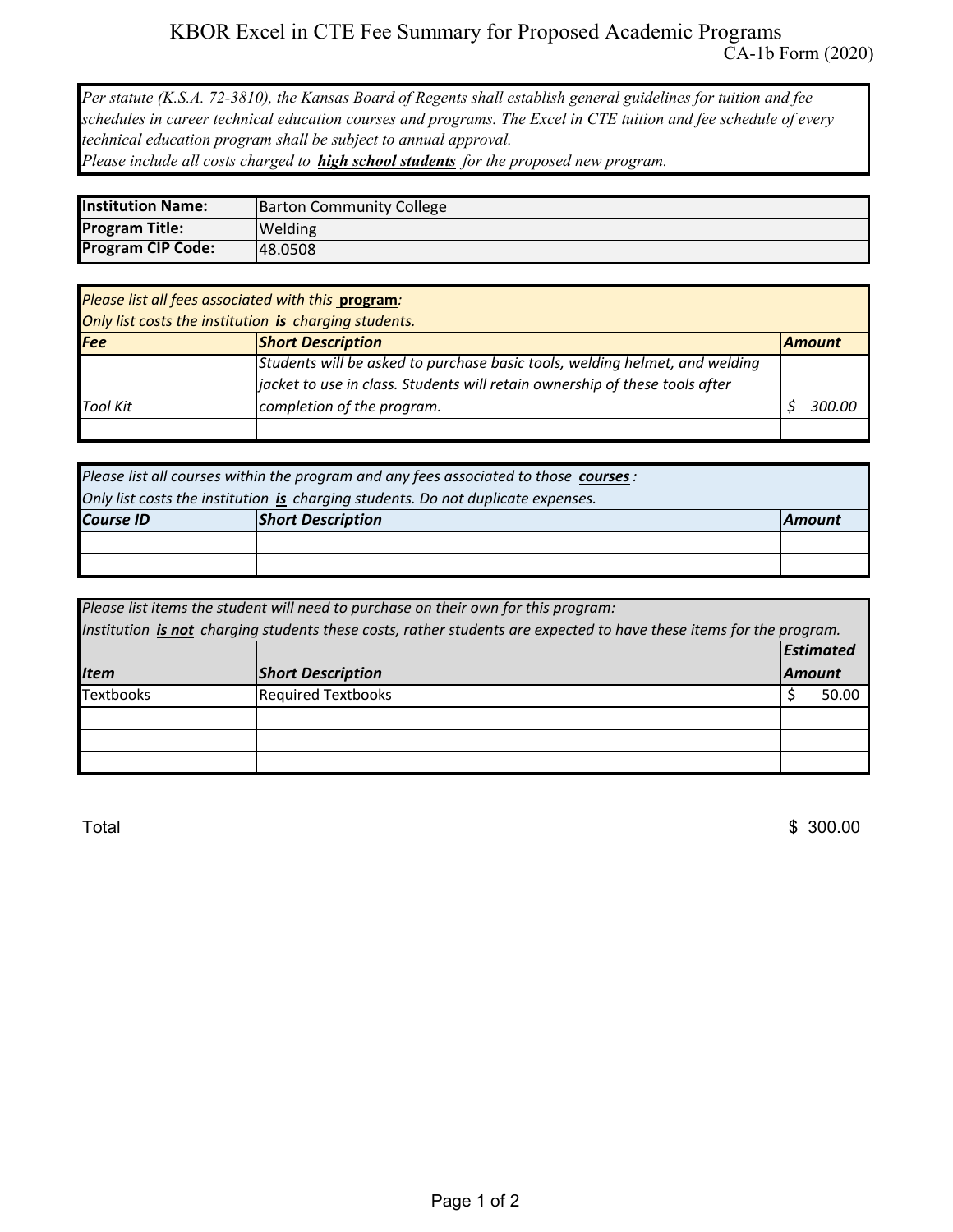*Per statute (K.S.A. 72-3810), the Kansas Board of Regents shall establish general guidelines for tuition and fee schedules in career technical education courses and programs. The Excel in CTE tuition and fee schedule of every technical education program shall be subject to annual approval. Please include all costs charged to high school students for the proposed new program.* 

| <b>Institution Name:</b> | Cowley Community College     |
|--------------------------|------------------------------|
| <b>Program Title:</b>    | <b>Precision Agriculture</b> |
| <b>Program CIP Code:</b> | 01.0301                      |

| Please list all fees associated with this program: |                                                       |               |  |  |  |
|----------------------------------------------------|-------------------------------------------------------|---------------|--|--|--|
|                                                    | Only list costs the institution is charging students. |               |  |  |  |
| <b>Fee</b>                                         | <b>Short Description</b>                              | <b>Amount</b> |  |  |  |
|                                                    |                                                       |               |  |  |  |

| Please list all courses within the program and any fees associated to those courses : |                                                                |    |        |  |  |
|---------------------------------------------------------------------------------------|----------------------------------------------------------------|----|--------|--|--|
| Only list costs the institution is charging students. Do not duplicate expenses.      |                                                                |    |        |  |  |
| <b>Course ID</b>                                                                      | <b>Short Description</b><br><b>Amount</b>                      |    |        |  |  |
| AG1259 Crop Inspection &                                                              |                                                                |    |        |  |  |
| Mngmt                                                                                 | Textbook - TBD AGR1259                                         | \$ | 200.00 |  |  |
| AG1260 Applied Entomology &                                                           |                                                                |    |        |  |  |
| Pest Mngmt                                                                            | Textbook - Fundamentals of Entomology/Elzinga                  | \$ | 200.00 |  |  |
| AG1261 Ag Chemicals &                                                                 |                                                                |    |        |  |  |
| Fertilizer                                                                            | <b>Chemical Applicators Exam</b>                               | \$ | 20.00  |  |  |
| AG1261 Ag Chemicals &                                                                 | Textbook - Western Fertilizer Handbook/Western Plan Health     |    |        |  |  |
| Fertilizer                                                                            | Assoc.                                                         | \$ | 100.00 |  |  |
| AG1262 Crop Production &                                                              | Textbook - Plant & Soil Science Fundamentals &                 |    |        |  |  |
| Mngmt                                                                                 | Applications/Parker                                            | \$ | 125.00 |  |  |
| <b>AGR1263 Cotton Production</b>                                                      | Textbook - TBD AGR1263                                         | \$ | 150.00 |  |  |
| AGR1265 Weed Science                                                                  | Textbook - Weed Science/Wood Powell Anderson                   | \$ | 175.00 |  |  |
|                                                                                       | Textbook - Elements of the Nature & Properties of Soils/Weil & |    |        |  |  |
| <b>AGR1280 Soils for Production</b>                                                   | Brady                                                          | \$ | 170.00 |  |  |
| <b>AGR1200 GPS &amp; GIS</b>                                                          | Textbook - The Precision Farming Guide for Agriculturists      | \$ | 49.00  |  |  |
| AGR1201 Intro to Precision Ag                                                         | Textbook - Precision Agriculture Basics/Shannon                | \$ | 70.00  |  |  |
| AGR1203 Remote Sensing,                                                               |                                                                |    |        |  |  |
| Mapping & Mngmt                                                                       | Textbook - Sensing Approaches for Precision Agriculture        | \$ | 152.00 |  |  |
| <b>AGR1205 Ag Aerial Systems</b>                                                      | Textbook - Unmanned Aerial Vehicle Systems in Crop Production  | \$ | 134.00 |  |  |
| AGR1206 Ag Electrical and                                                             |                                                                |    |        |  |  |
| Electronics                                                                           | Textbooks - Electronics & Electrical Systems                   | \$ | 58.00  |  |  |

| Please list items the student will need to purchase on their own for this program:                         |                                                                                      |               |        |  |  |
|------------------------------------------------------------------------------------------------------------|--------------------------------------------------------------------------------------|---------------|--------|--|--|
| Institution is not charging students these costs, rather students are expected to have these items for the |                                                                                      |               |        |  |  |
| <b>Estimated</b>                                                                                           |                                                                                      |               |        |  |  |
| <b>Item</b>                                                                                                | <b>Short Description</b>                                                             | <b>Amount</b> |        |  |  |
|                                                                                                            | Small tool set - consisting of variety of pliers, screw driver set,                  |               |        |  |  |
| <b>Tool Set</b>                                                                                            | small sockets, wire stripers, electrical tape, wire fittings and case. $\frac{1}{5}$ |               | 150.00 |  |  |

Total \$1,603.00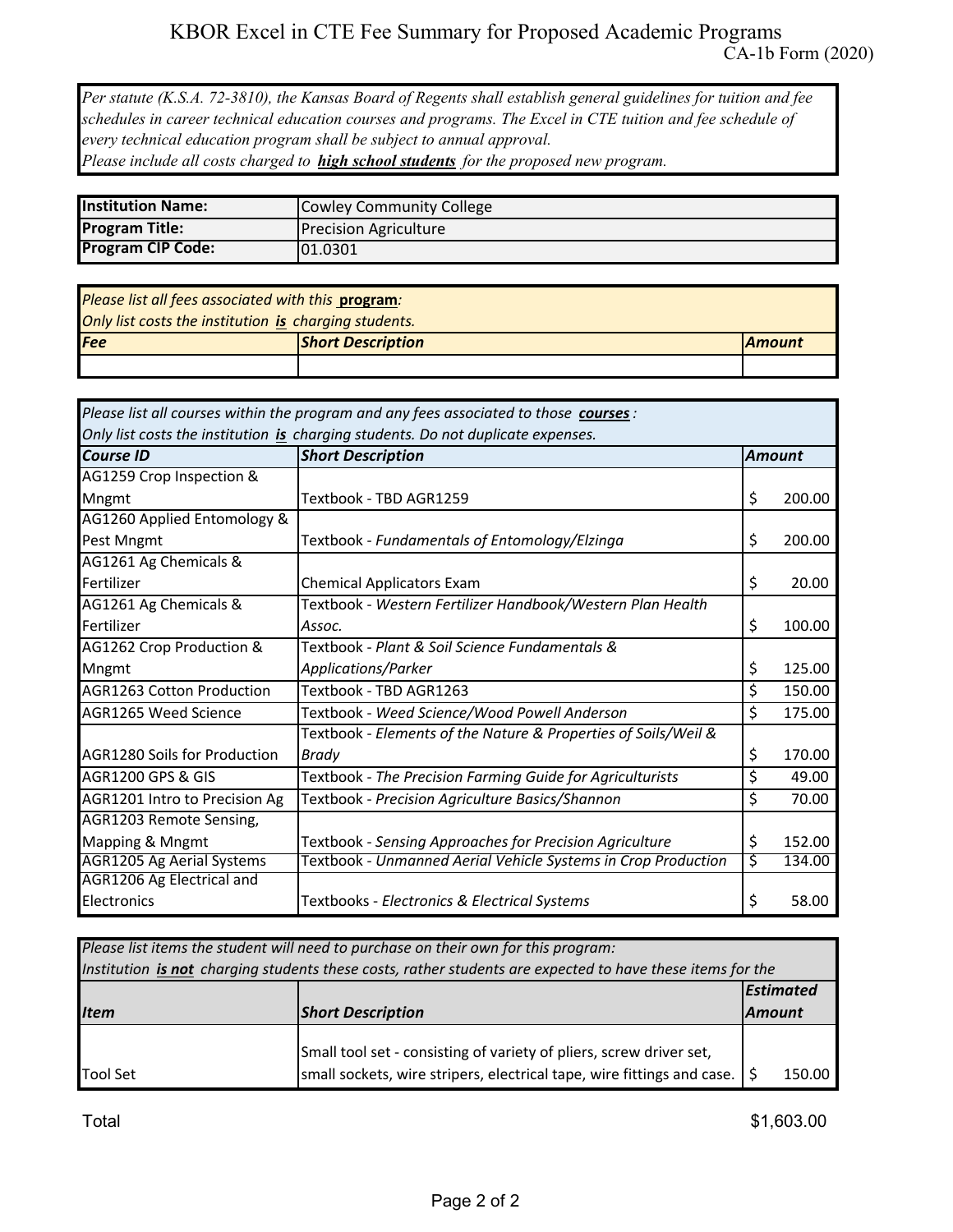# **Act on programs eligible for the Kansas Promise Scholarship Act**

# **Summary**

*The Kansas Legislature enacted the Kansas Promise Scholarship Act (Promise Scholarship) which provides scholarships for students to attend an eligible postsecondary education institution. Eligible programs would be any two-year associate degree program, career and technical education certificate, or stand-alone program that fall into the four fields of study prescribed. It also allows each eligible institution to designate one additional program outside the specified fields that corresponds to a high wage, high demand, or critical need occupation. 3/31/2022* 

# **Background**

On April 23, 2021, Governor Kelly signe[d House Bill 2064,](http://www.kslegislature.org/li/b2021_22/measures/documents/hb2064_enrolled.pdf) the Kansas Promise Scholarship Act. The Act provides \$10 million in scholarships for students to enroll in eligible programs at eligible institutions beginning academic year 2022, or July 1, 2021.

The Act also states that the Board of Regents will administer the program. Administration is broken into three categories: Rules and Regulations, Eligible Programs, and Other Responsibilities. The Kansas Postsecondary Technical Education Authority is delegated the approval of eligible programs. The Act (section 2) identifies eligible programs as any of the following fields of study:

- Advanced Manufacturing and Building Trades
- Early Childhood Education and Development
- Mental and Physical Healthcare
- Information Technology and Security

The Act (section 3) also states that "an eligible postsecondary institution may designate one additional promise eligible program if the additional program is a two-year associate degree program or a career and technical education certificate or stand-alone program that corresponds to a high wage, high demand, or critical need occupation."

# **Recommendation**

The following program is seeking approval to become a Promise Eligible program. The program has been reviewed by the Program and Curriculum Committee and is brought forth for discussion:

• Barton Community College: Welding Technology - falls under the Advanced Manufacturing and Building Trades category specified in legislation.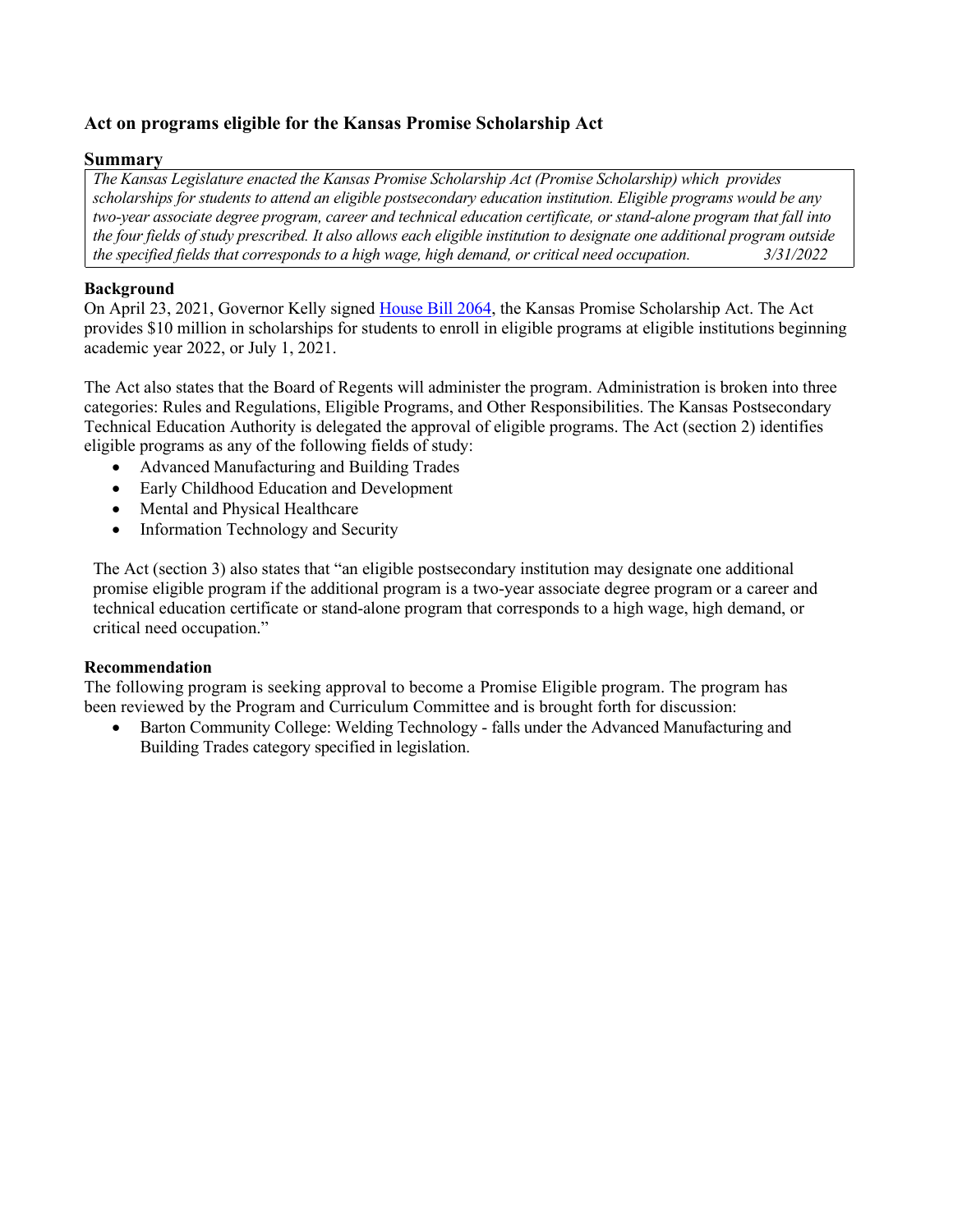# **Legislative Update**

# **Summary**

*The Technical Education Authority (TEA) will receive a brief legislative update. 03/31/2022*

# **Intent**

Matt Casey, Director for Government Relations, will provide the TEA with a legislative update.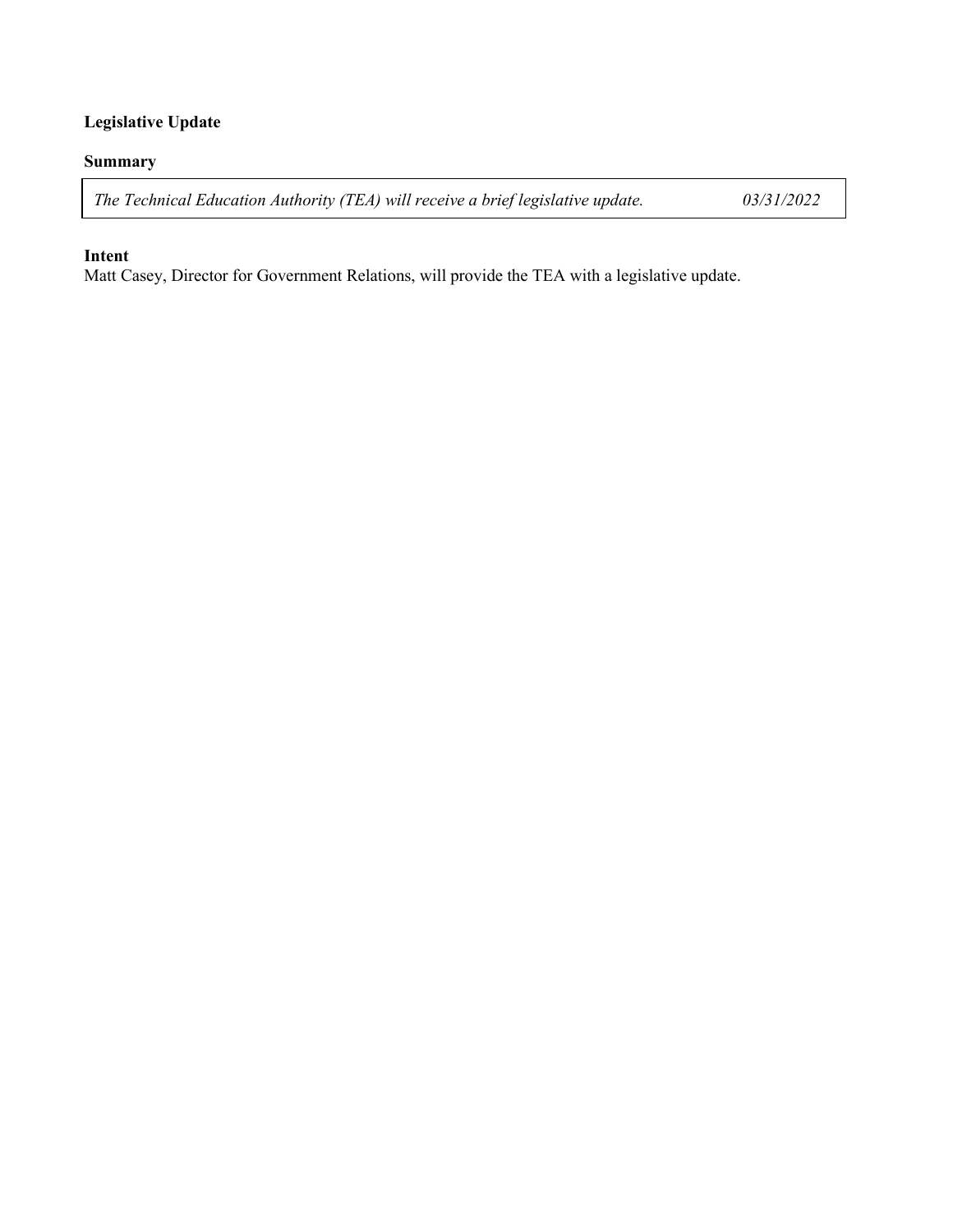# **Kansas Higher Education Statistics (KHEStats) Overview**

## **Summary**

*Judd McCormack, Associate Director of Reporting, will provide an overview of KHEStats, focusing on elements that may be most useful to the Technical Education Authority. 3/31/2022*

# **Overview**

KHEStats is a public, web-based portal which provides access to data about Kansas public postsecondary institutions. KHEStats allows users to view trends, filter reports, and perform comparisons through user-friendly dashboards, graphs, and charts. KHEStats reports are based upon data collected by the Kansas Board of Regents from the state's 32 public higher education institutions (six state universities, one municipal university, 19 community colleges, and six technical colleges). KHEStats contains information about enrollment, completions, demographics, and other characteristics. All tables in KHEStats are downloadable to Excel.

The High School tab reflects high school students concurrently or dually enrolled in college level courses and consists of trend tables and graphs, systemwide transfer pass rate tables, and success index tables and graphs. High school students may enroll in college courses through the Excel in Career and Technical Education (CTE) initiative or through the formal Concurrent Enrollment Partnership (CEP) where CEP courses are taught by approved high school faculty during the normal school day. Students may also enroll in dual offerings such as online college courses, or those courses offered at college campuses.

The Student Success Index of the High School tab shows data on students who graduated from a Kansas high school but were enrolled in college courses while still in high school.

- Completions refer to those students with degrees or certificates earned from their concurrent or dually enrolled colleges, from other colleges within the Kansas public postsecondary educational system, or from colleges outside the system. These completions can occur while still in high school or after high school. Categories are listed as:
	- o Completed Home Institution, Completed System Institution, and Completed Elsewhere.
- Retentions refer to those students who have chosen to continue their postsecondary education experience from their concurrent or dually enrolled colleges, at other colleges within the Kansas public postsecondary educational system, or at other colleges outside the system. Categories are listed as:
	- o Retained Home Institution, Retained System Institution, and Retained Elsewhere.

The Employment and Wages tab contains a series of reports and graphs designed to quantify the employment and earnings of students who have graduated with a degree or certificate, notwithstanding student type (high school or adult student). Graphs and charts have been designed to display information by a variety of categories including award type, program type, residency, race/ethnicity, and gender. These graphs and charts can be filtered by completion year or wage year, by job placement in Kansas only or in the Kansas/Missouri region.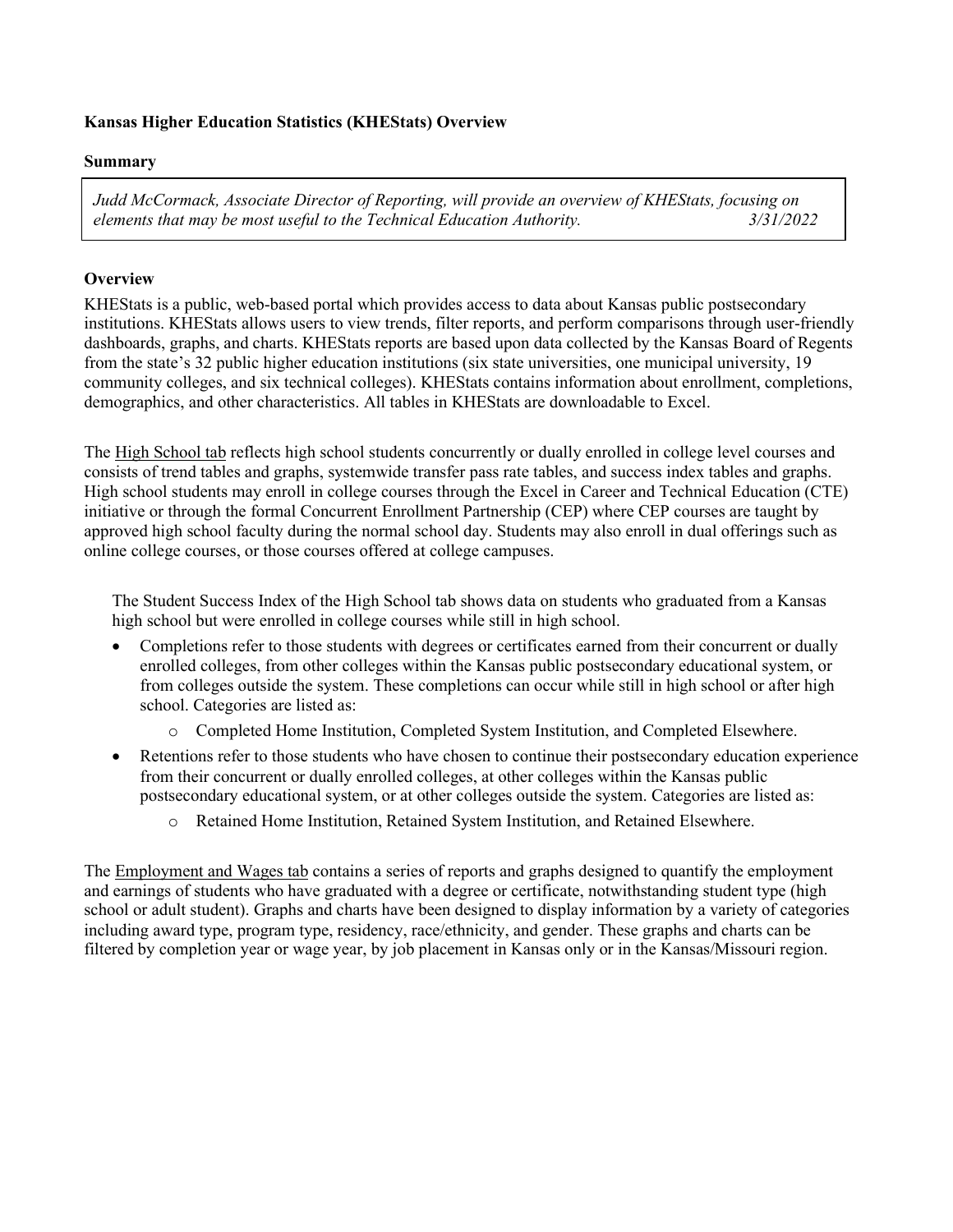# **Kansas Council for Workforce Education**

## **Summary**

*Dr. Scott Lucas will provide an overview of the training opportunities available to Career Technical Education Instructors. 3/31/2022* 

## **Summary**

Kansas Council for Workforce Education (KCWE) has a mission to promote professional development for postsecondary career and technical education faculty and administrators.

Through this council, Kansas community and technical colleges have a statewide organization that provides Kansas educators and college faculty with as many resources as possible via events, educational development information, and leadership opportunities.

KCWE has the following goals:

- 1. To provide a state forum in career and technical education as well as workforce development.
- 2. To support federal and state legislation enhancing postsecondary education and workforce development.
- 3. To provide critical information and professional development to members on best practices, initiatives, and current, as well as future trends.
- 4. To provide leadership through national, regional, and state projects and conferences.
- 5. To link KCWE members to other organizations with similar missions and goals.
- 6. To develop and enhance collaboration and partnerships and networking to strengthen workforce development.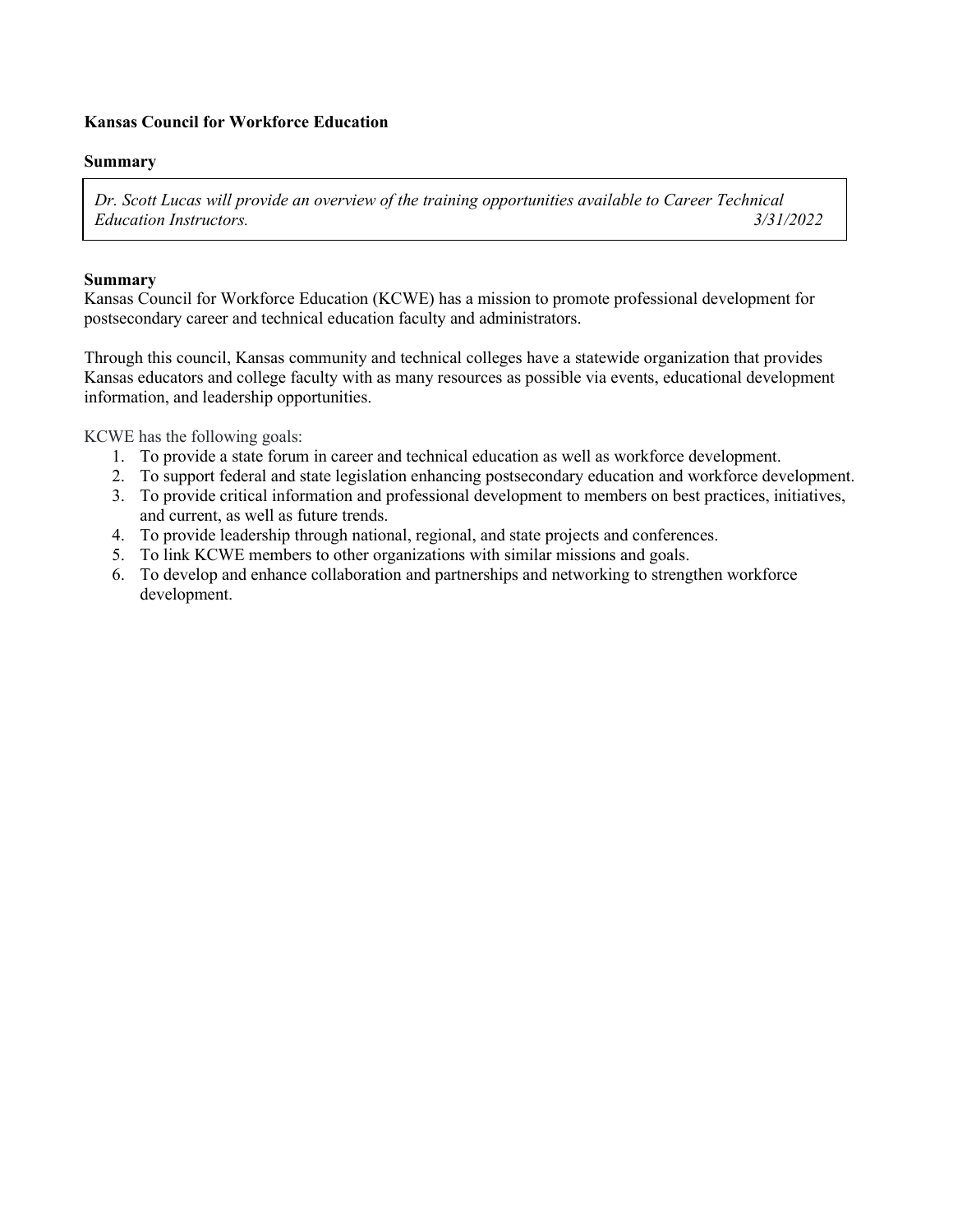# **Recentering Status**

## **Summary**

*2011 Senate Bill 143 created a formula for distributing state aid for postsecondary technical education courses, which was intended to take effect in FY 2012. Legislative appropriation provisos have historically limited widespread application of the cost model to individual colleges' state grants for tiered and non-tiered courses. The cost model calculates institutions' costs to deliver courses and recognizes the cost differential in delivering technical courses. The course rates are updated using actual credit hour enrollments and institutions' reported cost data and calculates the state's share to finance those costs. The cost model then produces a gap report that identifies the funding shortfall for each college when considering local resources and available state funding and a copy of the gap report that was presented to the TEA in January is attached.*

*This year the Legislature has expressed an interest in fully funding the gap with consideration being given to funding based on the formula in the future. Two different methodologies for how to proceed have been proposed and Board staff will discuss these with the TEA members. 3/31/2022*

K.S.A. 2022 Supp. 71-1801, *et seq*. created a new postsecondary education cost model for distribution of technical education state appropriations to the community and technical colleges. The formula was later determined to be applicable to distribute state aid for general education credit hours.

The approach for determining funding under this legislation is the cost model, which calculates a course-level cost rate and recognizes the cost differential in delivering technical courses. Each course is designated "tiered" or "nontiered." For a course to be identified as "tiered," a course must be both a technical course and part of an approved technical program. Courses are bucketed to group similar courses together for consistency across the system and to reflect varying cost differentials for the groups of courses. All other courses are designated non-tiered.

Components of the cost model are updated annually and in total, there has been a state funding short fall every year since enactment of 2011 SB 143. The gap of state funding to fully finance the state's share of courses for the prior year, FY 2021, are attached to this issue paper.

Additional detail on how course rates and the state's share of costs are calculated are provided below.

# **Cost Calculation**

Tiered (Technical Courses) Total Course Rate = Instructor Costs + Extraordinary Costs + Instructional Support Costs + Institutional Support Costs

Non-Tiered (General Education Courses) Total Course Rate = Instructor Costs + Instructional Support Costs + Institutional Support Costs

The cost model data sources and model components are identified in further detail below.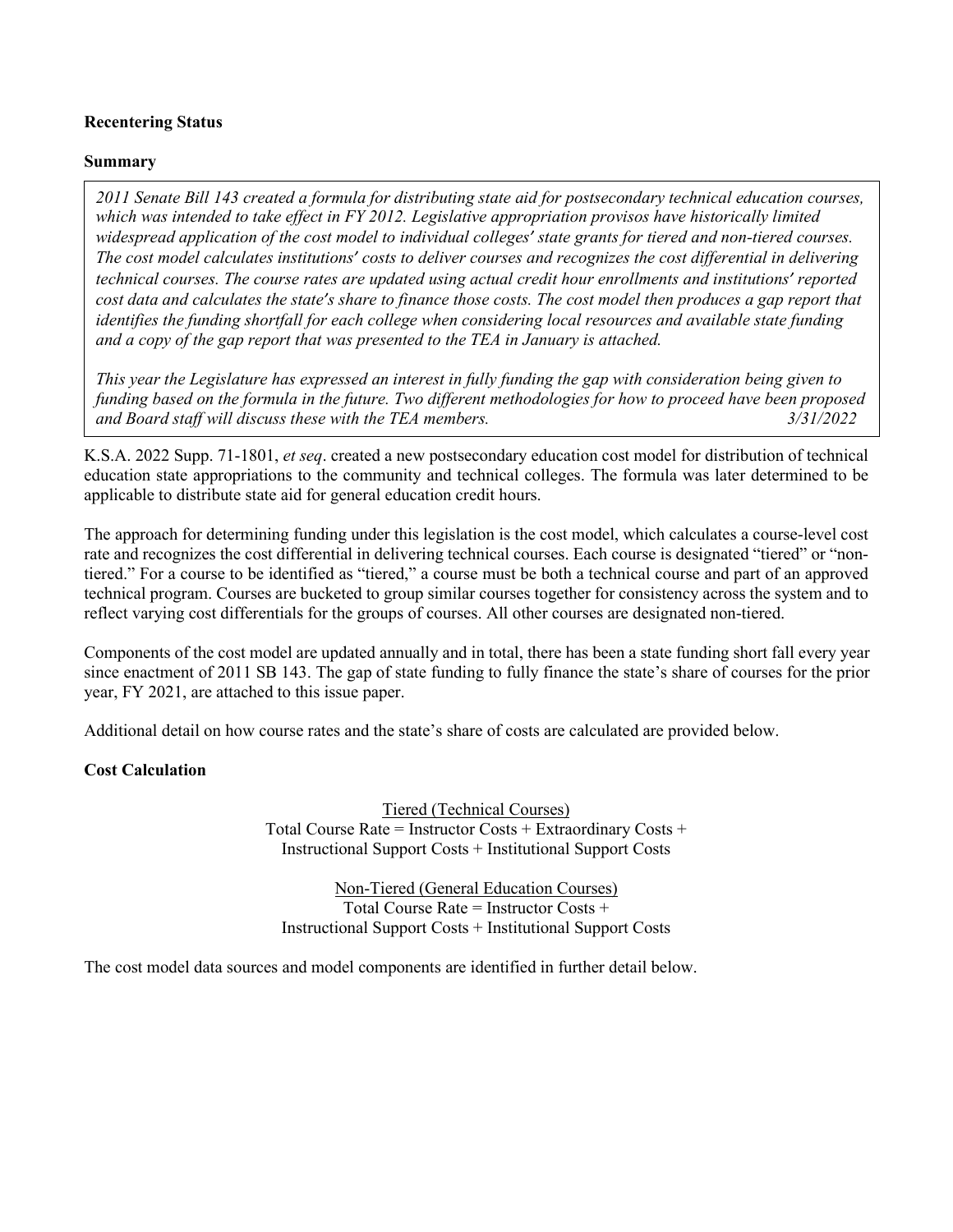| Components               | Elements                                                                                           | Description                                                                                                                                                                                                                                                                                                                                                                                                                                                                                                                                                                                                                                                                                                                                                                                                                                                                                                  |
|--------------------------|----------------------------------------------------------------------------------------------------|--------------------------------------------------------------------------------------------------------------------------------------------------------------------------------------------------------------------------------------------------------------------------------------------------------------------------------------------------------------------------------------------------------------------------------------------------------------------------------------------------------------------------------------------------------------------------------------------------------------------------------------------------------------------------------------------------------------------------------------------------------------------------------------------------------------------------------------------------------------------------------------------------------------|
| Instructor<br>Costs      | • Direct<br>instructor costs                                                                       | Program instructor tier rates are based on an annual analysis of direct instructor<br>costs – specifically salaries and benefits.                                                                                                                                                                                                                                                                                                                                                                                                                                                                                                                                                                                                                                                                                                                                                                            |
|                          | • Tiered rates<br>from CIP codes<br>and cost study                                                 | Source: Cost and Productivity Study (previously known as the Kansas Study), a<br>national instructor cost study conducted by Johnson County Community<br>College.                                                                                                                                                                                                                                                                                                                                                                                                                                                                                                                                                                                                                                                                                                                                            |
| Instructional            | • Student and<br>academic<br>support                                                               | This category captures costs associated with academic support and student<br>services. This value is then used to establish a flat instructional support cost for<br>each credit hour delivered by multiplying the percentage by the Tier 3 Instructor<br>cost per credit hour to establish the rate each year.                                                                                                                                                                                                                                                                                                                                                                                                                                                                                                                                                                                              |
| Support<br>Costs         | services, Public<br>Service                                                                        | Instructional Support Percent =<br>(Public Service + Academic Support + Student Service) /<br>(Total Operating Expenses - Auxiliary Enterprises - Scholarships, Financial Aid)                                                                                                                                                                                                                                                                                                                                                                                                                                                                                                                                                                                                                                                                                                                               |
|                          | • Flat Rate                                                                                        | Source: Kansas community and technical colleges' annual financial audits and<br>published in Board of Regents' data books.                                                                                                                                                                                                                                                                                                                                                                                                                                                                                                                                                                                                                                                                                                                                                                                   |
| Institutional<br>Support | • Operation and<br>maintenance of<br>physical plant,<br>Administration                             | This category includes costs associated with administration, and operation and<br>maintenance of the physical plant. This value is then used to establish a flat<br>institutional support cost for each credit hour delivered by multiplying the<br>percentage by the Tier 3 Instructor cost per credit hour to establish the rate each<br>year.<br>Institutional Support Percent =                                                                                                                                                                                                                                                                                                                                                                                                                                                                                                                          |
| Costs                    | • Flat Rate                                                                                        | (Institutional Support + Operation and Maintenance of Plant) /<br>(Total Operating Expenses - Auxiliary Enterprises - Scholarships, Financial Aid)                                                                                                                                                                                                                                                                                                                                                                                                                                                                                                                                                                                                                                                                                                                                                           |
|                          |                                                                                                    | Source: Kansas community and technical colleges' annual financial audits and<br>published in Board of Regents' data books.                                                                                                                                                                                                                                                                                                                                                                                                                                                                                                                                                                                                                                                                                                                                                                                   |
| Extraordinary<br>Costs   | $\bullet$ Costs for<br>specialized<br>equipment &<br>materials<br>• Level rates<br>from cost study | Technical education typically provides intensive, hands-on learning<br>opportunities, often requiring additional supplies, materials, and specialized<br>equipment. The "extraordinary" amount is an additional per-credit value<br>assigned to each program, associated with the courses within the program.<br>Absent a national data source, institutions identified courses with intensive<br>"extraordinary" costs and submitted five years of actual expenditure data<br>reflecting these types of expenses. Costs based on these data were grouped into<br>tiers and adjusted annually using the Consumer Price Index but are under<br>review for updating to current and actual institutional costs.<br>Total 5 year reported expenditures<br>Extraordinary $\text{Costs} = \frac{1}{\text{Total 5 year reported}}$ iered credit hours delivered<br>Source: Kansas community and technical colleges. |

There are 25 cost model composite rates, which for 2021 ranged from \$222 to \$519 per credit hour.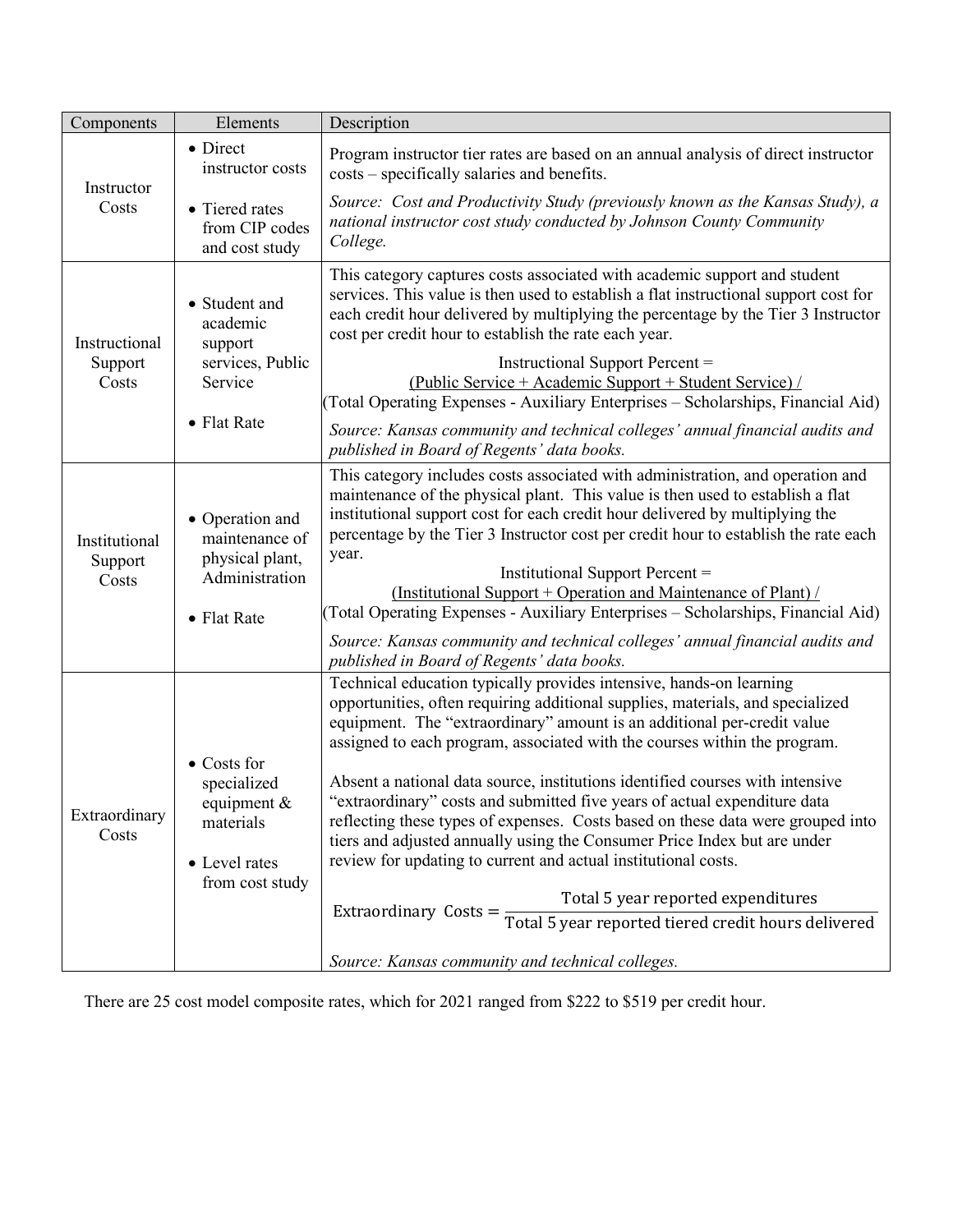# **Funding Calculation**

Total Course Cost = Course Rate X Eligible Student Credit Hours (SCH)

The "state's share"<sup>[1](#page-19-0)</sup> of the total calculated cost is to be based on student credit hours:

- Community College in district  $SCH^2 = 1/3$  $SCH^2 = 1/3$  $SCH^2 = 1/3$  student, 1/3 local taxing district, 1/3 state
- Community College out district  $SCH = 1/3$  student,  $2/3$  state
- All Technical College SCH =  $1/3$  student,  $2/3$  state
- Secondary students in Excel in CTE =  $100\%$  state

<span id="page-19-0"></span><sup>&</sup>lt;sup>1</sup> The calculated share of the state, local community and the state under the cost model are based on several assumptions, including "full funding" of the state's share calculated in the model by the Legislature.

<span id="page-19-1"></span><sup>&</sup>lt;sup>2</sup> An in district community college student resides within the college's taxing district (which is the local county, with the exception of Montgomery County which has two community colleges so that county is divided roughly in half).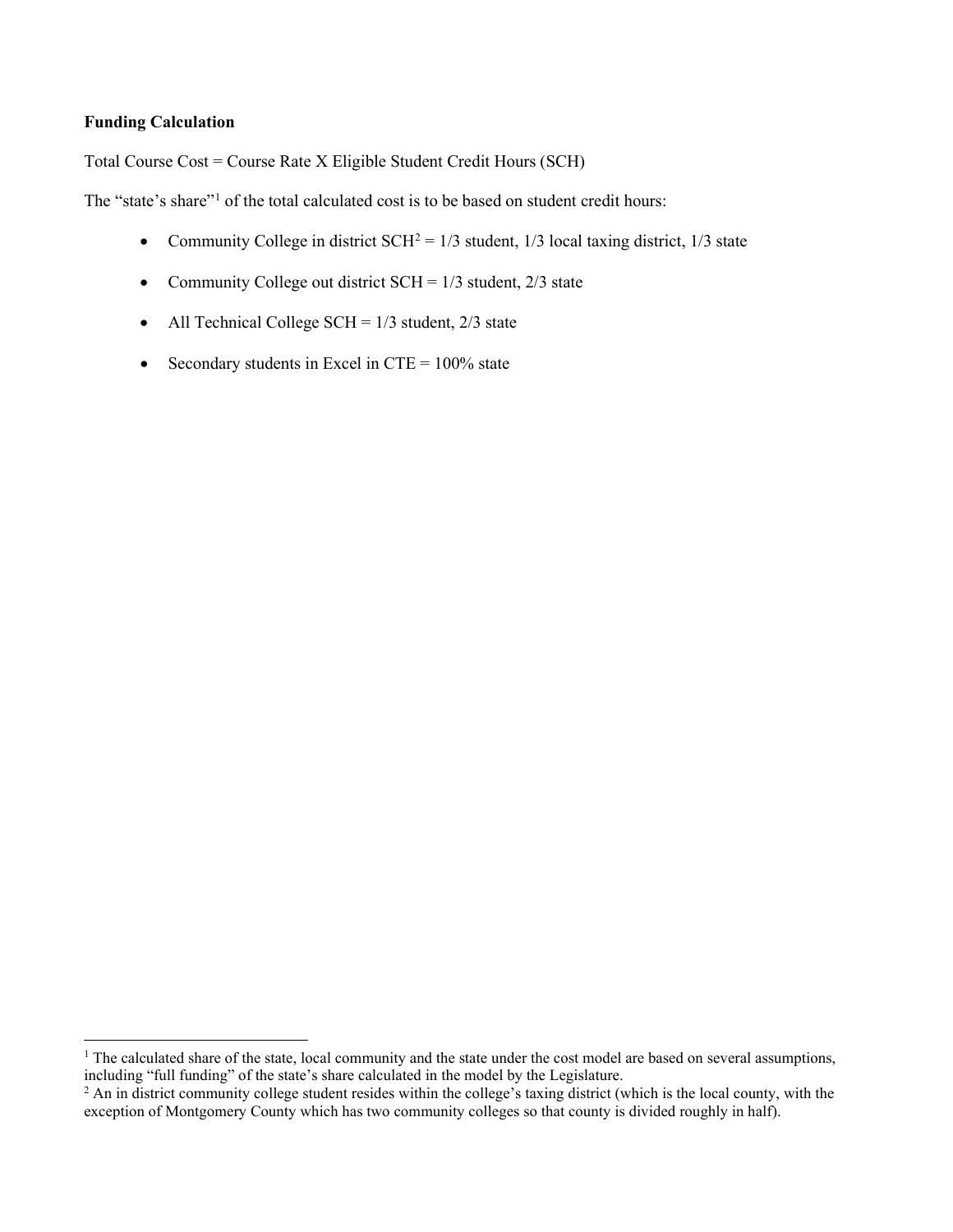|                                                         |                    | <b>Postsecondary Tiered Technical State Aid</b> |                    |                                                     |                  |                      |                    |                                        | <b>Non Tiered</b>  |                  |                  |                      |
|---------------------------------------------------------|--------------------|-------------------------------------------------|--------------------|-----------------------------------------------------|------------------|----------------------|--------------------|----------------------------------------|--------------------|------------------|------------------|----------------------|
|                                                         | <b>KBOR</b>        | <b>KBOR</b>                                     | <b>KBOR</b>        |                                                     |                  |                      | <b>KBOR</b>        | <b>KBOR</b>                            | <b>KBOR</b>        |                  |                  |                      |
|                                                         | <b>Calculated</b>  | <b>Calculated</b>                               | <b>Calculated</b>  |                                                     | *Funding         |                      | <b>Calculated</b>  | <b>Calculated</b>                      | <b>Calculated</b>  |                  | *Funding         |                      |
|                                                         | <b>State Share</b> | <b>State Share</b>                              | <b>State Share</b> |                                                     | <b>Needed to</b> | <b>Institutional</b> | <b>State Share</b> | <b>State Share</b>                     | <b>State Share</b> |                  | <b>Needed to</b> | <b>Institutional</b> |
| <b>Institution Name</b>                                 | <b>In-District</b> | <b>Out-District</b>                             | <b>Total</b>       | <b>2022 Base</b>                                    | <b>Close GAP</b> | GAP %                | <b>In-District</b> | <b>Out-District</b>                    | <b>Total</b>       | <b>2022 Base</b> | <b>Close GAP</b> | GAP %                |
| <b>Allen County CC</b>                                  | \$41,611           | \$419,589                                       | \$461,200          | \$1,327,658                                         | $($ \$866,458    |                      | \$289,192          | \$3,667,440                            | \$3,956,632        | \$3,557,200      | \$399,432        | 10.10%               |
| <b>Barton County CC</b>                                 | \$259,175          | \$2,447,528                                     | \$2,706,703        | \$3,519,749                                         | $($ \$813,046    |                      | \$585,858          | \$7,499,012                            | \$8,084,870        | \$5,086,886      | \$2,997,984      | 37.08%               |
| <b>Butler CC</b>                                        | \$500,228          | \$4,048,032                                     | \$4,548,260        | \$4,210,634                                         | \$337,626        | 7.42%                | \$1,678,912        | \$12,586,364                           | \$14,265,276       | \$11,246,168     | \$3,019,108      | 21.16%               |
| <b>Cloud County CC</b>                                  | \$71,960           | \$914,006                                       | \$985,966          | \$1,364,522                                         | ( \$378, 556]    |                      | \$206,238          | \$2,806,228                            | \$3,012,466        | \$3,063,686      | ( \$51, 220)     |                      |
| <b>Coffeyville CC</b>                                   | \$259,220          | \$630,856                                       | \$890,076          | \$1,221,598                                         | $($ \$331,522    |                      | \$369,038          | \$938,616                              | \$1,307,654        | \$1,798,887      | (\$491,233)      |                      |
| <b>Colby CC</b>                                         | \$95,753           | \$1,147,419                                     | \$1,243,172        | \$877,805                                           | \$365,367        | 29.39%               | \$170,940          | \$1,489,620                            | \$1,660,560        | \$1,379,179      | \$281,381        | 16.94%               |
| <b>Cowley County CC</b>                                 | \$349,250          | \$1,130,766                                     | \$1,480,016        | \$2,522,575                                         | ( \$1,042,559]   |                      | \$875,642          | \$3,067,596                            | \$3,943,238        | \$4,410,683      | (5467, 445)      |                      |
| Dodge City CC                                           | \$393,717          | \$210,435                                       | \$604,152          | \$1,175,503                                         | (5571, 351)      |                      | \$930,476          | \$631,368                              | \$1,561,844        | \$1,512,063      | \$49,781         | 3.19%                |
| <b>Flint Hills Tech Col</b>                             | \$1,667,279        | \$0                                             | \$1,667,279        | \$1,837,319                                         | (5170,040        |                      | \$806,304          | 50                                     | \$806,304          | \$532,205        | \$274,099        | 33.99%               |
| <b>Ft. Scott CC</b>                                     | \$157,045          | \$1,130,719                                     | \$1,287,764        | \$1,508,066                                         | ( \$220, 302     |                      | \$373,774          | \$1,474,080                            | \$1,847,854        | \$1,935,369      | $($ \$87,515)    |                      |
| <b>Garden City CC</b>                                   | \$700,453          | \$315,193                                       | \$1,015,646        | \$1,058,862                                         | (543, 216)       |                      | \$1,445,738        | \$500,388                              | \$1,946,126        | \$1,731,655      | \$214,471        | 11.02%               |
| <b>Highland CC</b>                                      | \$18,167           | \$1,230,205                                     | \$1,248,372        | \$1,833,613                                         | (5585, 241)      |                      | \$78,514           | \$3,813,590                            | \$3,892,104        | \$3,984,114      | $($ \$92,010)    |                      |
| <b>Hutchinson CC</b>                                    | \$1,011,809        | \$4,480,800                                     | \$5,492,609        | \$4,341,047                                         | \$1,151,562      | 20.97%               | \$1,869,388        | \$4,797,272                            | \$6,666,660        | \$5,304,419      | \$1,362,241      | 20.43%               |
| Independence CC                                         | \$81,876           | \$144,119                                       | \$225,995          | \$558,687                                           | ( \$332, 692]    |                      | \$304,362          | \$470,640                              | \$775,002          | \$1,429,492      | ( \$654,490)     |                      |
| <b>Johnson County CC</b>                                | \$4,544,147        | \$2,654,044                                     | \$7,198,191        | \$6,750,474                                         | \$447,717        | 6.22%                | \$11,961,730       | \$5,588,776                            | \$17,550,506       | \$15,637,795     | \$1,912,711      | 10.90%               |
| <b>Kansas City Kansas CC</b>                            | \$1,364,238        | \$2,730,694                                     | \$4,094,932        | \$4,371,269                                         | (5276, 337)      |                      | \$2,077,920        | \$3,046,876                            | \$5,124,796        | \$5,988,313      | ( \$863, 517)    |                      |
| <b>Labette CC</b>                                       | \$206,861          | \$694,160                                       | \$901,021          | \$1,129,158                                         | (5228, 137)      |                      | \$534,872          | \$1,418,876                            | \$1,953,748        | \$1,705,732      | \$248,016        | 12.69%               |
| <b>Manhattan Area Tech Col</b>                          | \$1,954,845        | 50                                              | \$1,954,845        | \$1,942,694                                         | \$12,151         | 0.62%                | \$711,658          | \$0                                    | \$711,658          | \$519,857        | \$191,801        | 26.95%               |
| <b>Neosho County CC</b>                                 | \$93,982           | \$1,268,741                                     | \$1,362,723        | \$1,387,305                                         | ( \$24, 582      |                      | \$320,864          | \$1,747,436                            | \$2,068,300        | \$1,639,180      | \$429,120        | 20.75%               |
| <b>North Central KS Tech Col</b>                        | \$2,653,294        | 50                                              | \$2,653,294        | \$2,824,381                                         | (5171,087)       |                      | \$848,632          | 50                                     | \$848,632          | \$774,707        | \$73,925         | 8.71%                |
| <b>Northwest KS Tech Col</b>                            | \$1,814,843        | 50                                              | \$1,814,843        | \$2,167,114                                         | $($ \$352,271    |                      | \$913,900          | \$0                                    | \$913,900          | \$681,387        | \$232,513        | 25.44%               |
| <b>Pratt CC</b>                                         | \$81,268           | \$1,120,462                                     | \$1,201,730        | \$1,189,790                                         | \$11,940         | 0.99%                | \$241,388          | \$1,173,270                            | \$1,414,658        | \$1,244,496      | \$170,162        | 12.03%               |
| Salina Area Tech Col                                    | \$1,364,834        | 50 <sup>2</sup>                                 | \$1,364,834        | \$1,902,328                                         | (5537, 494)      |                      | \$727,124          | 50                                     | \$727,124          | \$240,190        | \$486,934        | 66.97%               |
| <b>Seward County CC</b>                                 | \$382,692          | \$513,304                                       | \$895,996          | \$1,186,472                                         | ( \$290, 476]    |                      | \$621,822          | \$755,244                              | \$1,377,066        | \$1,831,297      | (\$454,231       |                      |
| <b>Washburn Institute of Tech</b>                       | \$2,970,521        | \$0                                             | \$2,970,521        | \$3,077,922                                         | ( \$107,401      |                      | \$373,848          | \$0                                    | \$373,848          | \$226,887        | \$146,961        | 39.31%               |
| <b>WSU Tech</b>                                         | \$8,451,570        | \$0                                             | \$8,451,570        | \$5,680,903                                         | \$2,770,667      | 32.78%               | \$5,455,428        | \$0                                    | \$5,455,428        | \$2,533,192      | \$2,922,236      | 53.57%               |
| <b>Total</b>                                            |                    |                                                 |                    | \$31,490,638 \$27,231,072 \$58,721,710 \$60,967,448 | (52, 245, 738)   |                      |                    | \$34,773,562 \$57,472,692 \$92,246,254 |                    | \$79,995,039     | \$12,251,215     |                      |
| <b>Total GAP Amount w/No Institution Funding Losses</b> |                    |                                                 |                    |                                                     | \$5,097,030      |                      |                    |                                        |                    |                  | \$15,412,876     |                      |

# **Kansas Board of Regents AY2021 GAP Calculation**

*\* Additional state funding needed to finance the state's share of the calculated cost.* 

 *A positive value indicates an institution received less state aid than the calculated state share in the cost model.*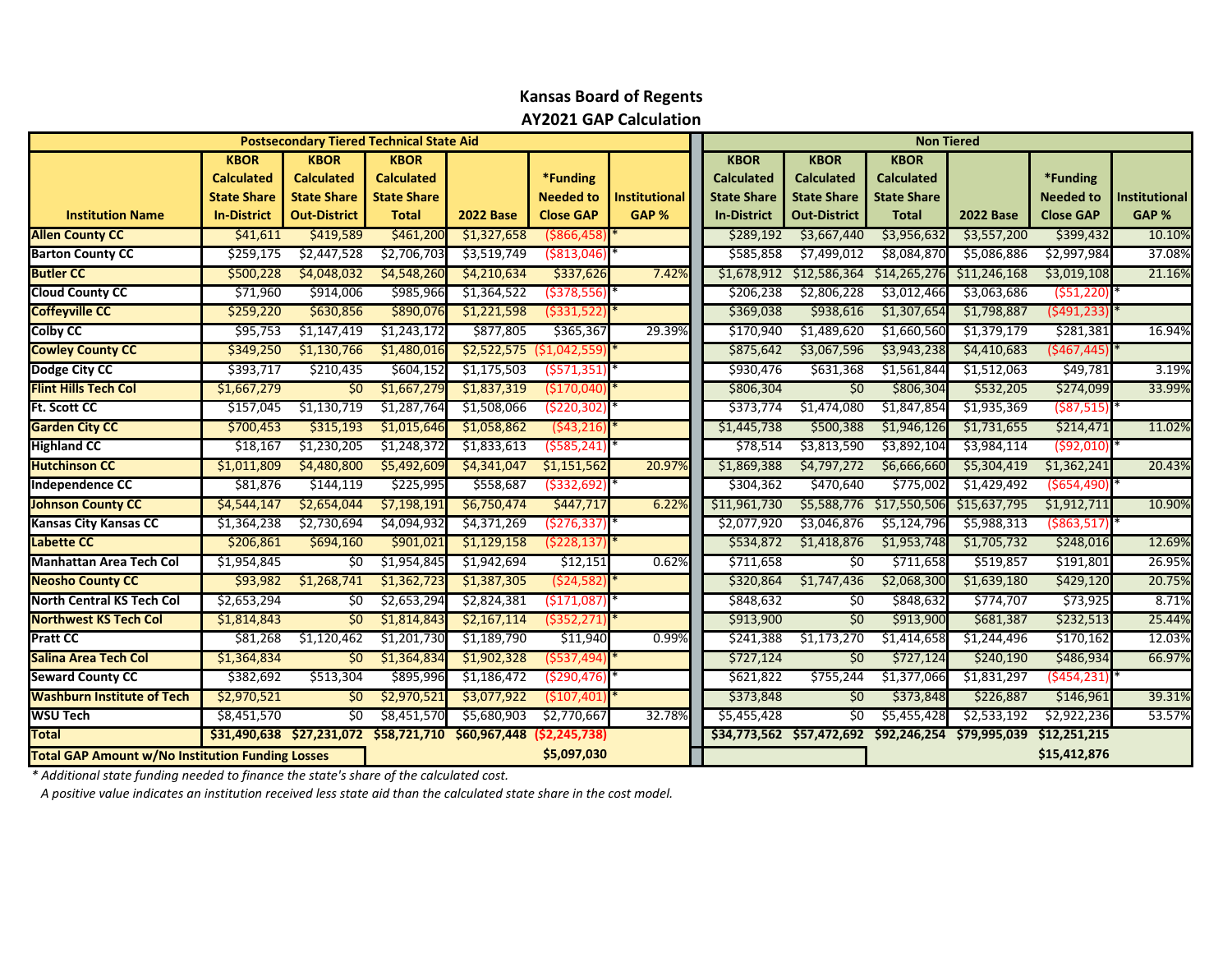# **TEA Appropriations Request**

# **Summary**

*Every year the Kansas Board of Regents (Board) asks the Technical Education Authority (TEA) to recommend funding requests from the Legislature for the upcoming year's budget. These requests need to be ranked in order of importance and will be considered along with the recommendations provided by the universities, community colleges, technical colleges, Board staff, and the Board itself. 3/31/2022* 

# **Background**

During the Board's retreat each year, the Board discusses what funding requests they should ask the Legislature to consider. The Board will discuss its FY 2024 (July 2023 – June 2024) unified budget request at their retreat in July 2022. As part of this process, the Board gathers input from various entities to ensure they are considering all requests and to see if there might be a consensus among the groups.

Last year, the TEA requested the following:

- 1. Excel in CTE: \$2.5 million more beyond the allocation for FY 2022 for a total of \$39,320,000 (6.79% increase over FY 2022) *It is understood that a GBA will be requested if additional funds are needed.*
- 2. Tiered Funding: \$2 million extra
- 3. Non-Tiered Funding: \$4 million extra
- 4. Capital Outlay Fund: \$4 million extra for a total of \$6.619,311

Total Request of \$12.5 million more than FY 2022

Reasons provided for this recommendation were to ensure that the colleges would be able to:

- Train essential workers for companies within Kansas
- Support the rural workforce needs
- Provide affordable postsecondary education

# **Recommendation**

The TEA does not need to finalize its FY 2024 Legislative budget request recommendations for the Board until the May 2022 meeting. However, Board staff is requesting guidance from the TEA members as to their funding priorities for FY 2024 so that a draft proposal can be created for final TEA consideration during the May 26, 2022, meeting.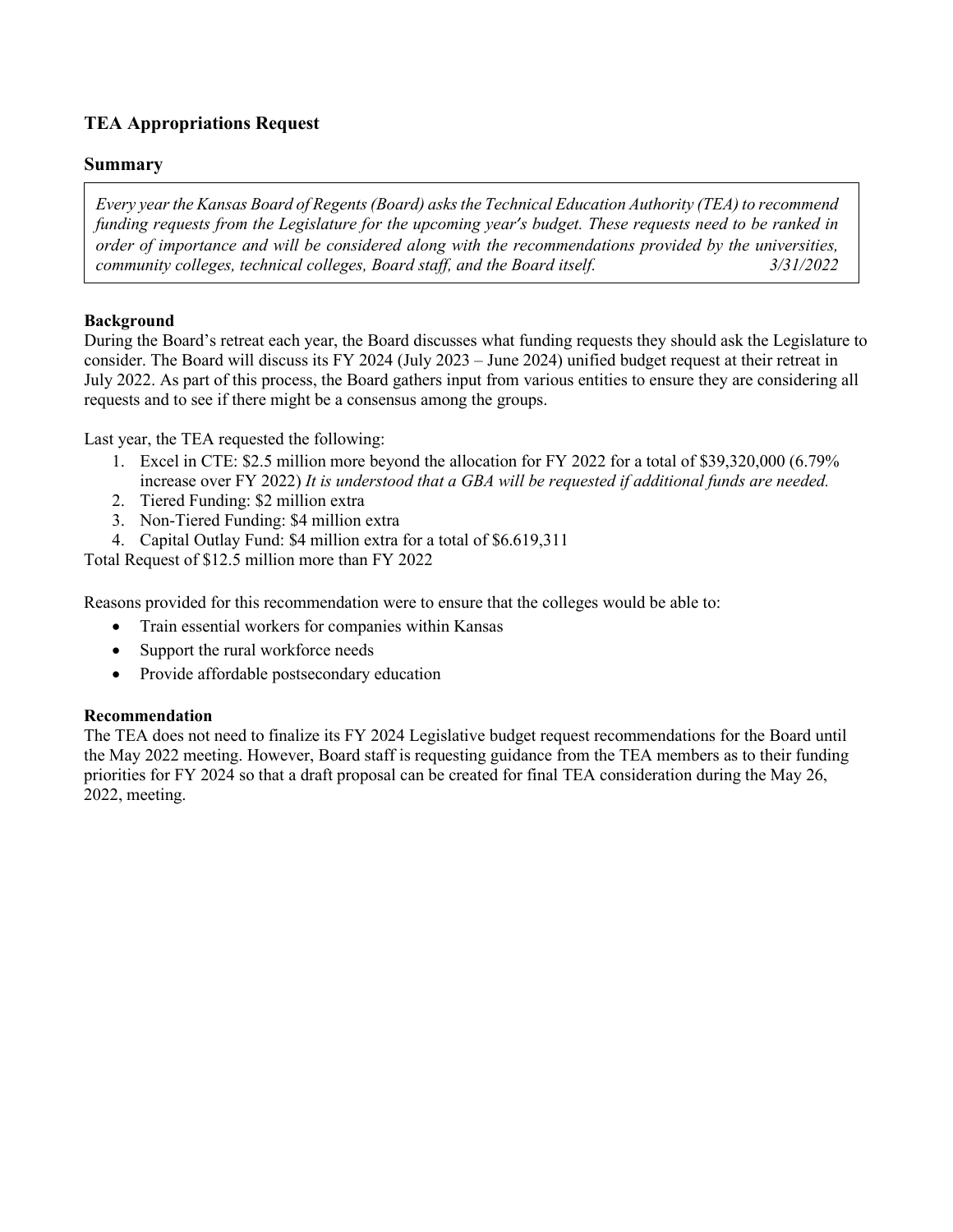# **Review of TEA Goals for 2021-2022**

# **Summary**

*During the September 30, 2021 Technical Education Authority (TEA) meeting, TEA goals for 2021-2022 year were discussed and approved. Board staff will provide an update on the status of where we are at in meeting this year's TEA goals. 3/31/2022* 

# **TEA Goals 2021-2022**

- 1. Support Kansas Board of Regents 2021-2022 goals and advocate for all public postsecondary institutions
- 2. Conduct extraordinary cost review for the remaining programs
- 3. Work with Commerce and KSDE in developing definitions, guidelines and processes for workbased learning (apprenticeships, internships, work experience, etc.)
- 4. Improve CTE program alignment between KSDE and the postsecondary institutions based on business and industry input
- 5. Improve communication with school districts in Kansas
- 6. Review and clear up program ownership and control questions

# **Committee Assignments**

# **Budget & Finance Committee**

1. Conduct extraordinary cost review for the remaining programs

# **Advocacy & Marketing Committee**

1. Improve communication with school districts in Kansas

# **Technical Program & Curriculum Committee**

- 1. Work with Commerce and KSDE in developing definitions, guidelines and processes for workbased learning (apprenticeships, internships, work experience, etc.)
- 2. Improve CTE program alignment between KSDE and the postsecondary institutions based on business and industry input
- 3. Clear up program ownership and control questions at institutions throughout Kansas

# **Board Goals 2021-2022**

- 1. Implement a systemwide general education (GE) package to align programs under a common framework that guarantees seamless transfer and reduces students' cost of attendance.
- 2. Develop and adopt an attainment goal that considers greater opportunities for traditionally underserved populations and universities' strategic plans for growth and incorporates a framework for a student retention and success model.
- 3. Support a growth platform for university and college enrollments. The university CEOs and the community and technical colleges will provide an overview of past enrollment initiative and review their future growth strategies.
- 4. Monitor universities' implementation of the Capital Renewal Initiative and develop a clear advocacy strategy for state investment in facilities.
- 5. Study best practices for campus/Universities' Student Health Centers.
- 6. Task the Governance Committee to continue aligning the Board's CEO evaluation tool with State University CEO goals.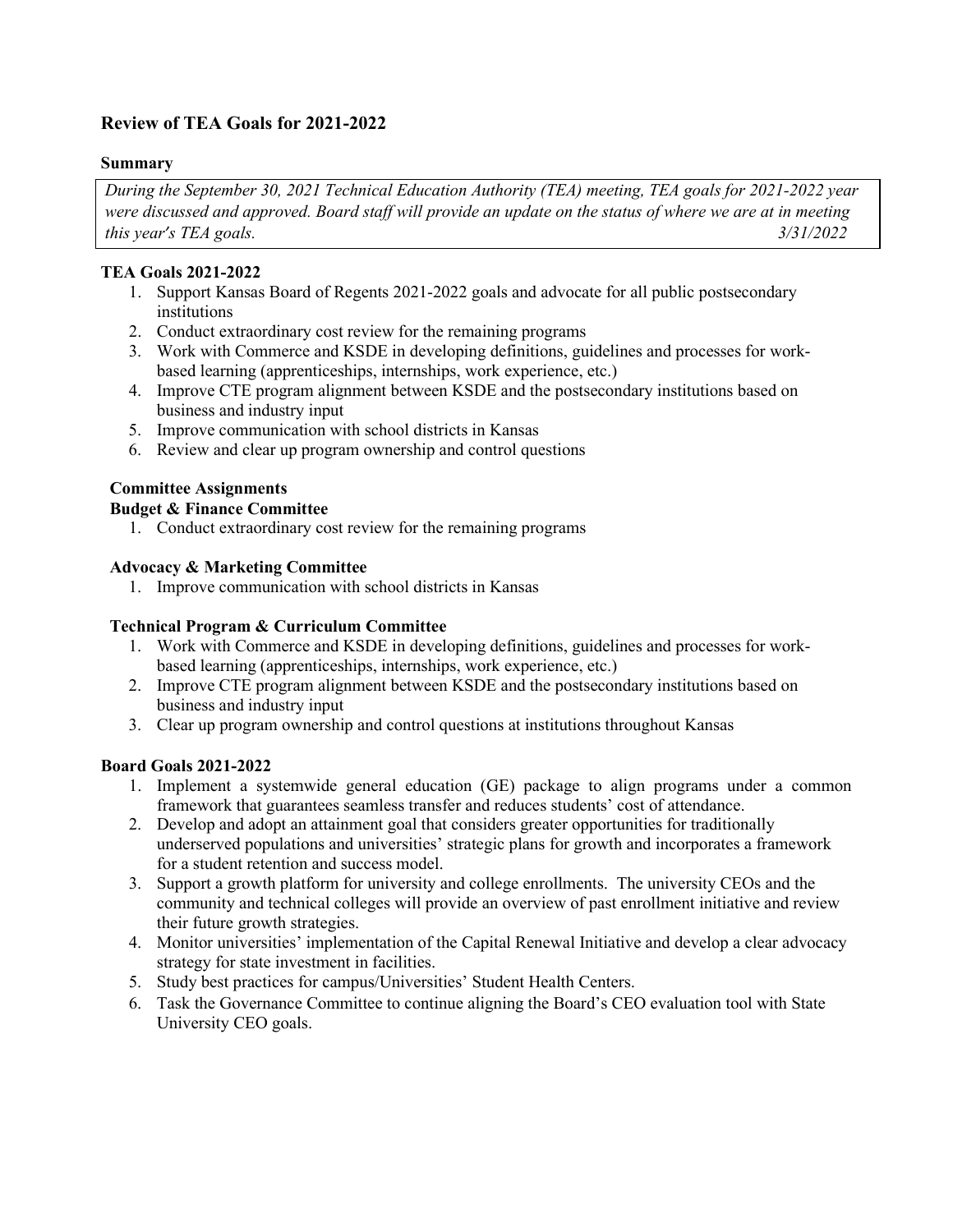# **Election of TEA Officers Reminder**

## **Summary**

*This is a reminder that at the May 26, 2022 meeting, Technical Education Authority (TEA) members will need to elect a Chair and Vice-Chair to serve for academic year 2023 (AY23).* 

# **Background**

The TEA's election of an AY23 Chair and Vice-Chair is scheduled to occur May 26, 2022. Please let Chair Hess and/or Vice President Smathers know if you have an interest in serving in one of these roles, or if there is someone you would like to nominate.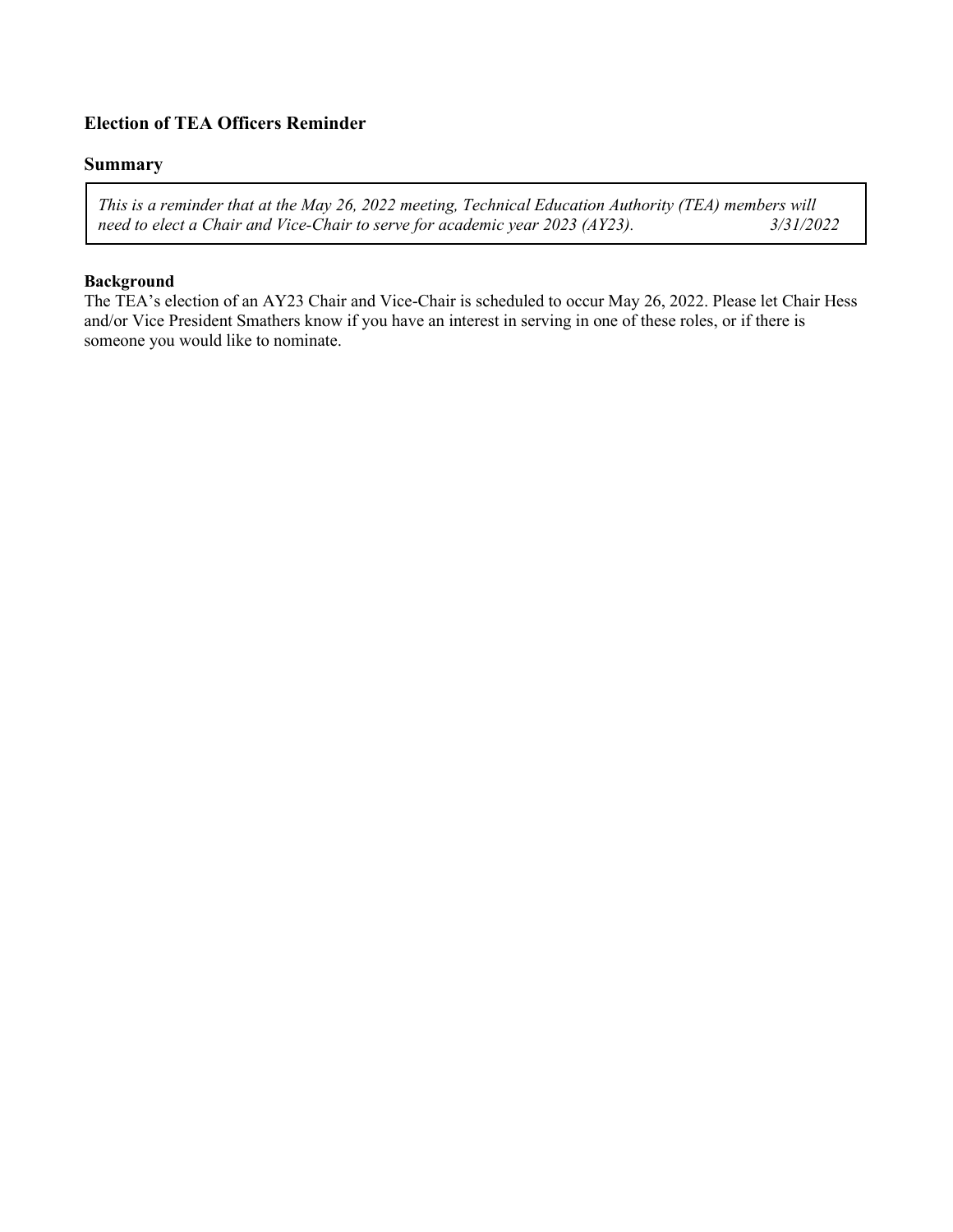# **AY23 TEA Calendar**

## **Summary**

*Each academic year the Technical Education Authority (TEA) must agree on a meeting schedule that coincides with the Kansas Board of Regent (Board) meeting calendar. 3/31/2022* 

# **Overview**

For the next academic year 2023 (2022-2023), the Board has set the following meeting dates:

- July 25-27, 2022, Budget Workshop/Retreat
- September 14-15, 2022
- October 19-20, 2022
- November 16-17, 2022
- December 14-15, 2022
- January 18-19, 2023
- February 15-16, 2023
- March 15-16, 2023
- April 19-20, 2023
- May 17-18, 2023
- June 14-15, 2023

Since various TEA items also need Board approval, the meeting schedule should provide for TEA Committee review, the full TEA review, any applicable Board Committee review, and end with a Board meeting date. To accommodate meeting requirements the following method is used:

- Full TEA meetings are roughly 3 weeks prior to the coordinating Board meeting
- TEA Committee meetings are roughly 2 (sometimes 3) weeks prior to the full TEA meeting

Important things to note for the AY23 meeting schedule:

- To accommodate the for the Thanksgiving holiday, the November TEA meeting has been moved to Friday, November 18, 2022.
- To accommodate for the Christmas holiday, the December TEA meeting has been moved to Friday, December 16, 2022.

# **Recommendation**

The AY23 TEA meeting schedule (including committees) has been developed and reviewed by staff and brought forth for discussion and approval by the TEA.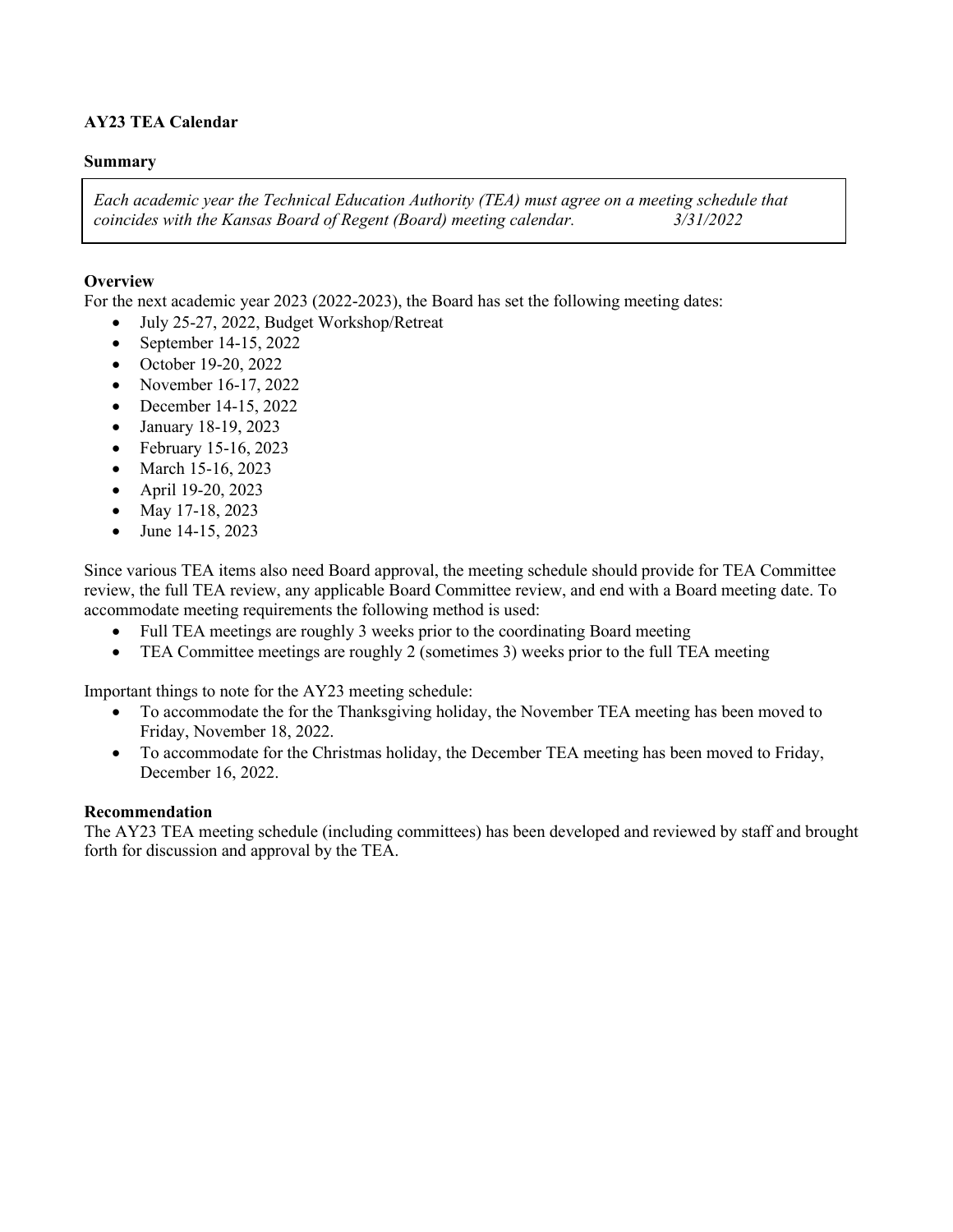# *Postsecondary TEA Meeting Dates 2022-2023*

*Conference number: see agenda Access code: see agenda*

# *TEA Meeting Dates*

# *Location*

*TEA meeting times and locations are subject to change based on the availability of the committee members*

| Thursday, August 25, 2022    | Conference Call - 10 a.m.     |
|------------------------------|-------------------------------|
| Thursday, September 29, 2022 | KBOR Office, Topeka - 10 a.m. |
| Thursday, October 27, 2022   | Conference Call - 10 a.m.     |
| Friday, November 18, 2022    | KBOR Office, Topeka - 10 a.m. |
| Friday, December 16, 2022    | Conference Call - 10 a.m.     |
| Thursday, January 26, 2023   | KBOR Office, Topeka - 10 a.m. |
| Thursday, February 23, 2023  | Conference Call - 10 a.m.     |
| Thursday, March 30, 2023     | KBOR Office, Topeka - 10 a.m. |
| Thursday, April 27, 2023     | Conference Call - 10 a.m.     |
| Thursday, May 25, 2023       | KBOR Office, Topeka - 10 a.m. |

# *Committee Conference Call Meeting Dates*

# *Location*

*Committee meeting times and dates are subject to change based on the availability of the committee members*

| $N$ $D$ $C$ $N$ $T$ $N$ $C$ $C$ $D$ $D$ $T$ $T$ |  |
|-------------------------------------------------|--|
| Thursday, August 11, 2022                       |  |
| Thursday, September 8, 2022                     |  |
| Thursday, October 13, 2022                      |  |
| Thursday, November 3, 2022                      |  |
| Thursday, December 8, 2022                      |  |
| Thursday, January 5, 2023                       |  |
| Thursday, February 9, 2023                      |  |
| Thursday, March 9, 2023                         |  |
| Thursday, April 13, 2023                        |  |
| Thursday, May 11, 2023                          |  |
|                                                 |  |

# *KBOR – Kathy Rupp Conference - Topeka, KS*

**Budget/Finance Committee: 8:30 a.m. to 9:30 a.m.**

**Advocacy/Marketing Committee: 2:00 p.m. to 3:00 p.m.**

**Program/Curriculum Committee: 3:00 p.m. to 4:30 p.m.**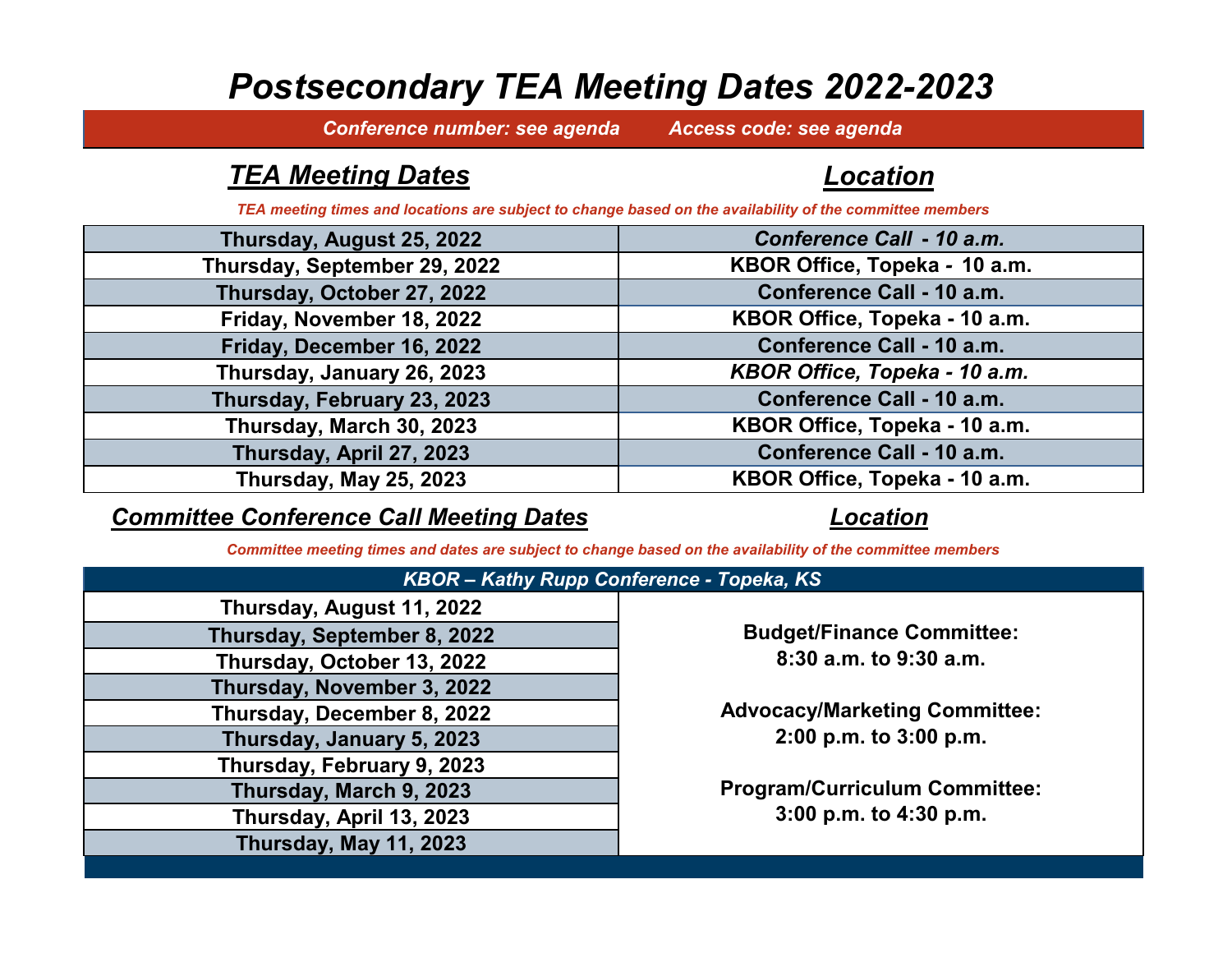# **Registered Apprenticeship Report**

### **Summary**

*Shonda Atwater, Director of Internship and Apprenticeships, with the Kansas Department of Commerce will provide an overview of Registered Apprenticeships. 3/31/2022*

## **Overview**

Director Atwater came to the Kansas Department of Commerce (Commerce) from Metropolitan Community College (MCC) in Kansas City. During her tenure, she was able to develop an apprenticeship program which gained accreditation from the High Learning Commission.

With her position in Commerce, she has a goal of making apprenticeships more accessible and easier for community colleges and technical colleges. Director Atwater will provide an overview of the Registered Apprenticeship process.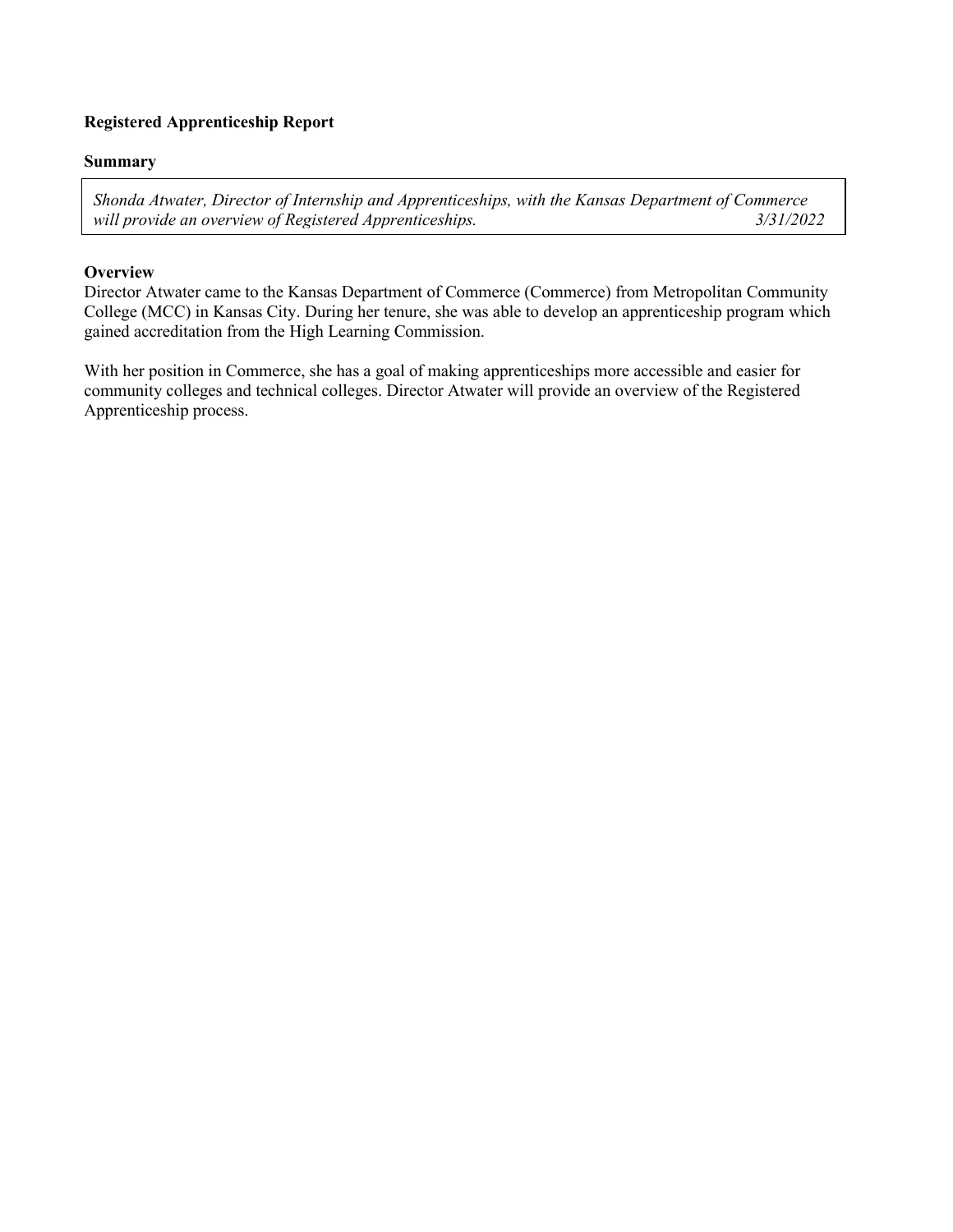# **Kansas Postsecondary Technical Education Authority – 2021-2022**

#### *Ray R. Frederick, Jr.*

2242 N Penstemon CT Wichita, KS 67226 Ph. 316-990-8734 Fax 888-688-7237 Cell 316-990-8734 [rayrfrederick@gmail.com](mailto:rayrfrederick@gmail.com)

#### *Mike Johnson*

**M&M Equipment Co.** P.O. Box 1293 Great Bend, KS 67530 Ph. 620-792-3162 Fax 620-792-4962 Cell 620-797-3174 [mkj@mandmequipment.com](mailto:mkj@mandmequipment.com)

#### *Dr. Tiffany Anderson*

Superintendent of Schools **Topeka Public Schools** 624 SW 24th Street Topeka, KS 66611 Ph. 785-295-3000 [tanderson@tps501.org](mailto:tanderson@tps501.org)

#### *Mike Beene*

**KS Department of Commerce** 1000 SW Jackson Street, Suite 100 Topeka, KS 66612-1354 Ph. 785-296-7715 Fax 785-296-3665 [Mike.Beene@ks.gov](mailto:Mike.Beene@ks.gov)

*Keith Humphrey* **Jet AirWerks, LLC** 3015 N. Summit Street Arkansas City, KS 67005 Ph. 316-250-5628 [keith@jetairwerks.com](mailto:keith@jetairwerks.com)

*Rita Johnson* 1626 N. Mesa Ct. Wichita, KS 67212 Ph. 316-773-2669 Cell 316-641-7611 [r\\_ejohnson@att.net](mailto:r_ejohnson@att.net)

*Jason Cox* **Cox Machine** 3814 E English Street Wichita, KS 67218 Ph. 316-689-0939 [jcox@coxmachine.com](mailto:jcox@coxmachine.com)

*Secretary Amber Shultz* **KS Department of Labor** 401 SW Topeka Boulevard Topeka, KS 66603-3182 Ph. 785-296-7474 Fax 785-368-6294 [Amber.K.Shultz@ks.gov](mailto:Amber.K.Shultz@ks.gov)

*Eddie Estes, Ph.D.* **WKMA, Inc.** PO Box 337 Dodge City, KS 67801 Ph. 620-227-8082 Fax 620-227-8090 Cell 620-397-8101 [eddie@3ishow.com](mailto:david.m.coleal@spiritaero.com)

# *Mark Hess, Chair*

**Hess Services, Inc.**  $2670$  E.  $9<sup>th</sup>$  Street Hays, KS 67601 Ph. 785-259-1097 [markhess@hess-services.com](mailto:markhess@hess-services.com)

# *Debra Mikulka*

P.O. Box 731 Chanute, KS 66720-0731 Ph. 620-431-8168 [debmikulka@gmail.com](mailto:debmikulka@gmail.com)

*Stacy Smith*  **KS Department of Education** 900 SW Jackson Street Topeka, KS 66612-1212 Ph. 785-296-4351 Fax 785-291-3791 [slsmith@ksde.org](mailto:slsmith@ksde.org)

*Scott Smathers* **KS Board of Regents Workforce Development Technical Education Authority** 1000 SW Jackson Street, Suite 520 Topeka, KS 66612 Ph. 785-430-4269 Fax 785-430-4233 [ssmathers@ksbor.org](mailto:ssmathers@ksbor.org)

*Susan Henry* **KS Board of Regents Workforce Development Technical Education Authority** 1000 SW Jackson Street, Suite 520 Topeka, KS 66612 Ph. 785-430-4270 Fax 785-430-4233 [shenry@ksbor.org](mailto:shenry@ksbor.org)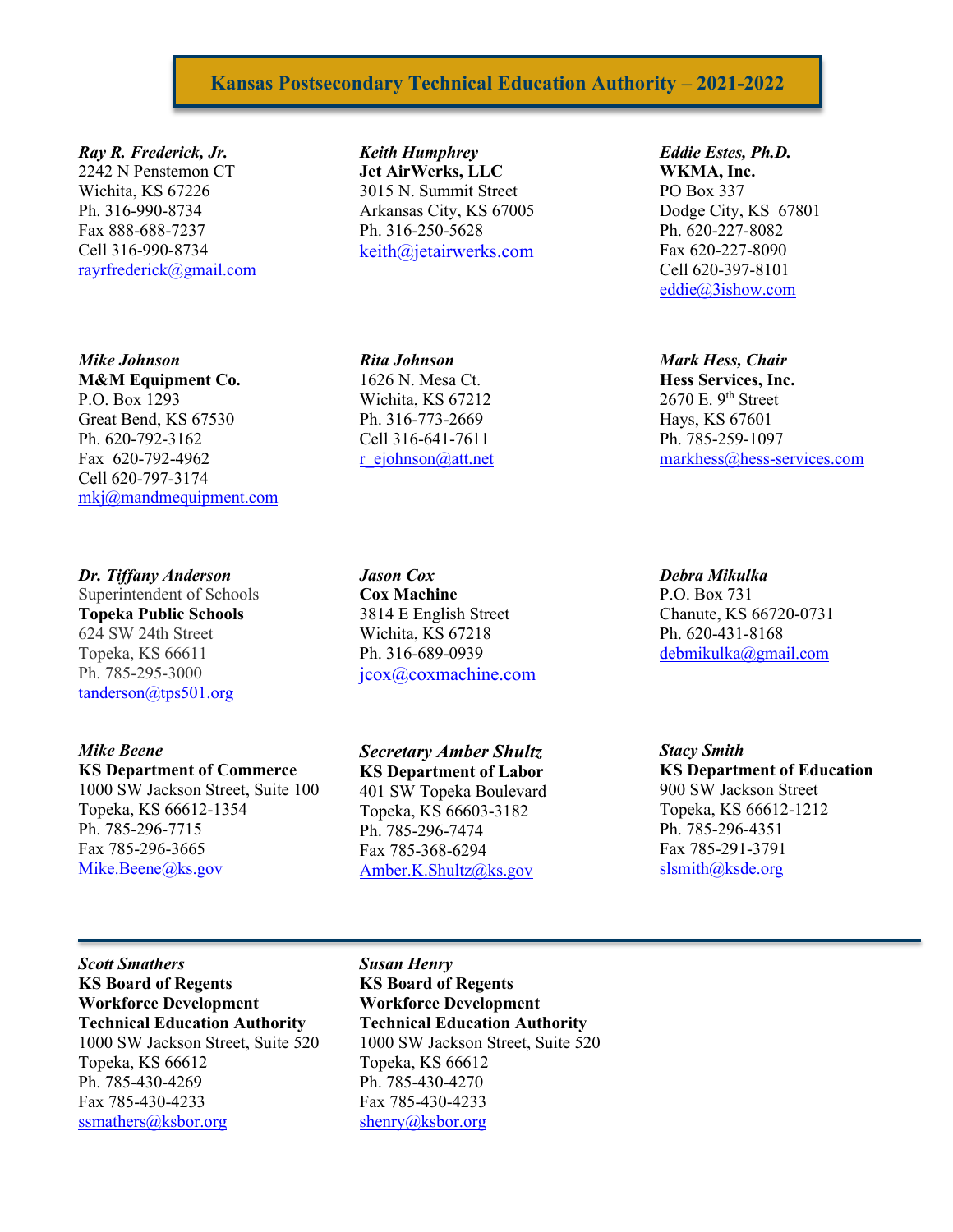# **Kansas Postsecondary Technical Education Authority Committees 2021-2022**

# **Budget/Finance Committee**

**Charge:** Continue to advocate for tiered technical education funding and review and make recommendations regarding updating cost model elements, financing assumptions for tiered and non-tiered courses and distribution of state funds related to technical education not already established in statute/proviso; explore outcome-based funding approach measuring graduates from technical programs; requests for state Innovative Technology grant funding; and the annual budget request for technical education funding to be forwarded to the Regents.

Committee Members:

Mike Johnson, Chair Mike Beene Jason Cox Mark Hess Eddie Estes Keith Humphrey Ray Frederick

# **Technical Program and Curriculum Committee**

**Charge:** Evaluate and make recommendations regarding proposed new, aligned, and existing career technical programs and tiered/non-tiered course designations; continue to improve the program evaluation process to ensure program quality and measure the effectiveness of technical education programs; support and promote the Excel in CTE (formerly SB 155) initiative, connecting secondary and postsecondary technical education, measure the impact of Excel in CTE, AO-K and GED Accelerator initiatives (especially employment); support the initiative exploring the alignment of articulated credit for military experience and training; promote articulation among two-year colleges and universities through stackable credentials and transferrable coursework; and review industry credentials required in aligned programs to ensure validity/reliability of the assessments and value to industry.

Committee Members: Rita Johnson, Chair Mike Beene Debra Mikulka Stacy Smith Ray Frederick

# **Advocacy/Marketing Committee**

**Charge:** Propose initiatives to increase and enhance the image and awareness of career technical education and related career opportunities. Coordinate the efforts of interagency (Department of Education and Department of Commerce) collaboration to identify strategies and support efforts to increase student participation within the technical education system including outreach to individuals without a high school diploma or GED. Increase communication with Legislators highlighting the value of CTE/skilled workforce to the State's economic development. Promote marketing efforts serving the military, highlight "degree completion/inverted" baccalaureate programs, and Workforce AID initiatives.

Committee Members:

Eddie Estes, Chair Secretary Amber Shultz Mike Johnson Tiffany Anderson Ray Frederick